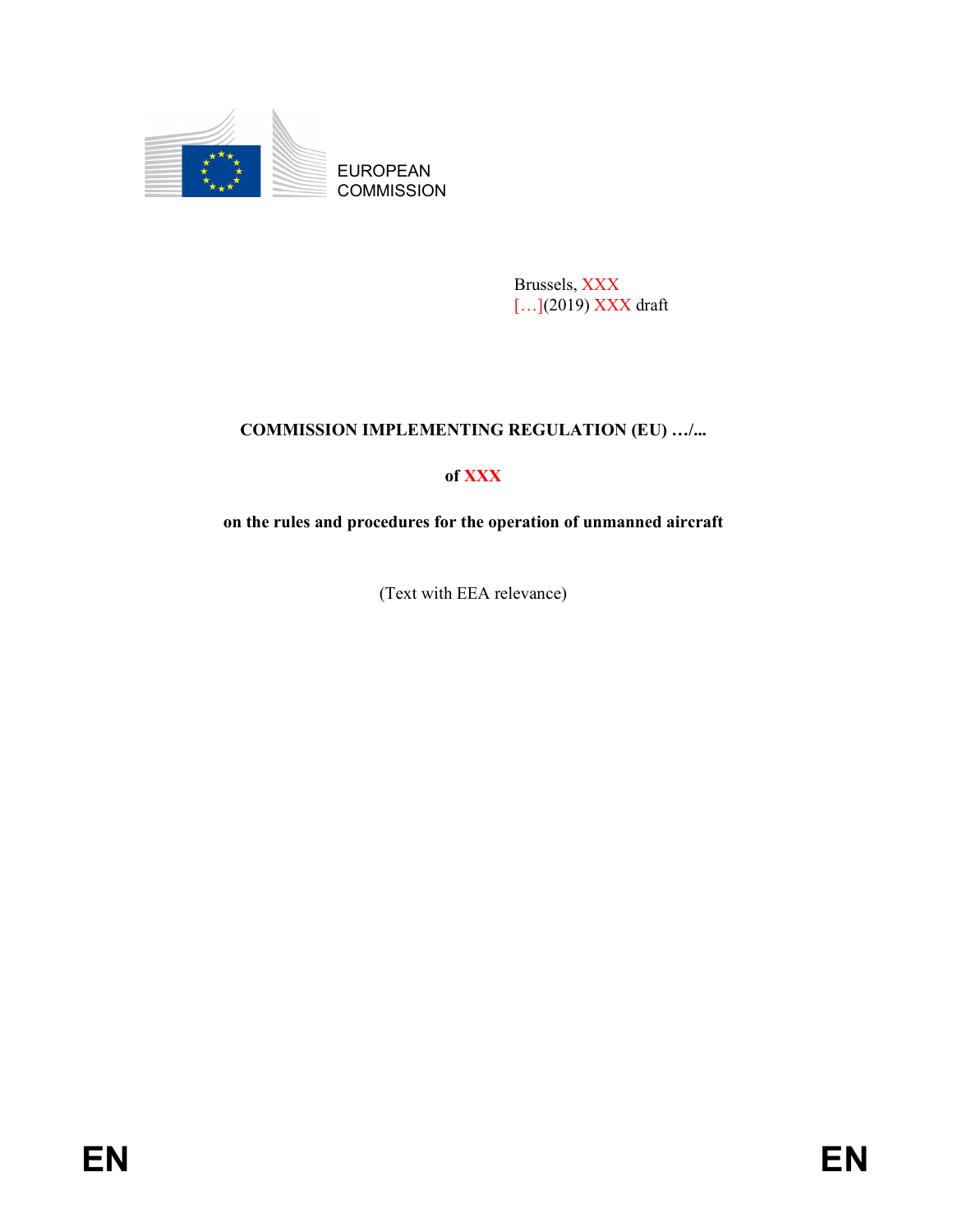## COMMISSION IMPLEMENTING REGULATION (EU) …/...

### of XXX

### on the rules and procedures for the operation of unmanned aircraft

(Text with EEA relevance)

#### THE EUROPEAN COMMISSION,

Having regard to the Treaty on the Functioning of the European Union,

Having regard to Regulation (EU) 2018/1139 of the European Parliament and of the Council on common rules in the field of civil aviation and establishing a European Union Aviation Safety Agency, and amending Regulations (EC) No 2111/2005, (EC) No 1008/2008, (EU) No 996/2010, (EU) No 376/2014 and Directives 2014/30/EU and 2014/53/EU of the European Parliament and of the Council, and repealing Regulations (EC) No 216/2008<sup>1</sup> and (EC) No 552/2004<sup>2</sup> , and in particular Article 57 thereof,

Whereas:

- (1) Unmanned aircraft, irrespective of their mass, can operate within the same Single European Sky airspace, alongside manned aircraft, whether airplanes or helicopters.
- (2) As for manned aviation, a uniform implementation of and compliance with rules and procedures should apply to operators, including remote pilots, unmanned aircraft and unmanned aircraft system ('UAS') operations.
- (3) Considering the 'specific' characteristics of UAS operations, they should be as safe as those in manned aviation.
- (4) Technologies for unmanned aircraft allow a wide range of possible operations. Requirements related to the airworthiness, the organisations, the persons involved in the operation of UAS and unmanned aircraft operations should be set out in order to ensure safety for people on the ground and other airspace users during the operations of unmanned aircraft.
- (5) The rules and procedures applicable to UAS operations should be proportionate to the nature and risk of the operation or activity and adapted to the operational characteristics of the unmanned aircraft concerned and the characteristics of the area of operations, such as the population density, surface characteristics, and the presence of buildings.
- (6) The risk level criteria as well as other criteria should be used to establish three categories of operations: the 'open', 'specific' and 'certified' categories.
- (7) Proportionate risks mitigation requirements should be applicable to UAS operations according to the level of risk involved, the operational characteristics of the unmanned aircraft concerned and the characteristics of the area of operation.

-

<sup>1</sup> OJ L 212, 22.8.2018, p. 1.

<sup>2</sup> OJ L 212, 22.8.2018, p. 1.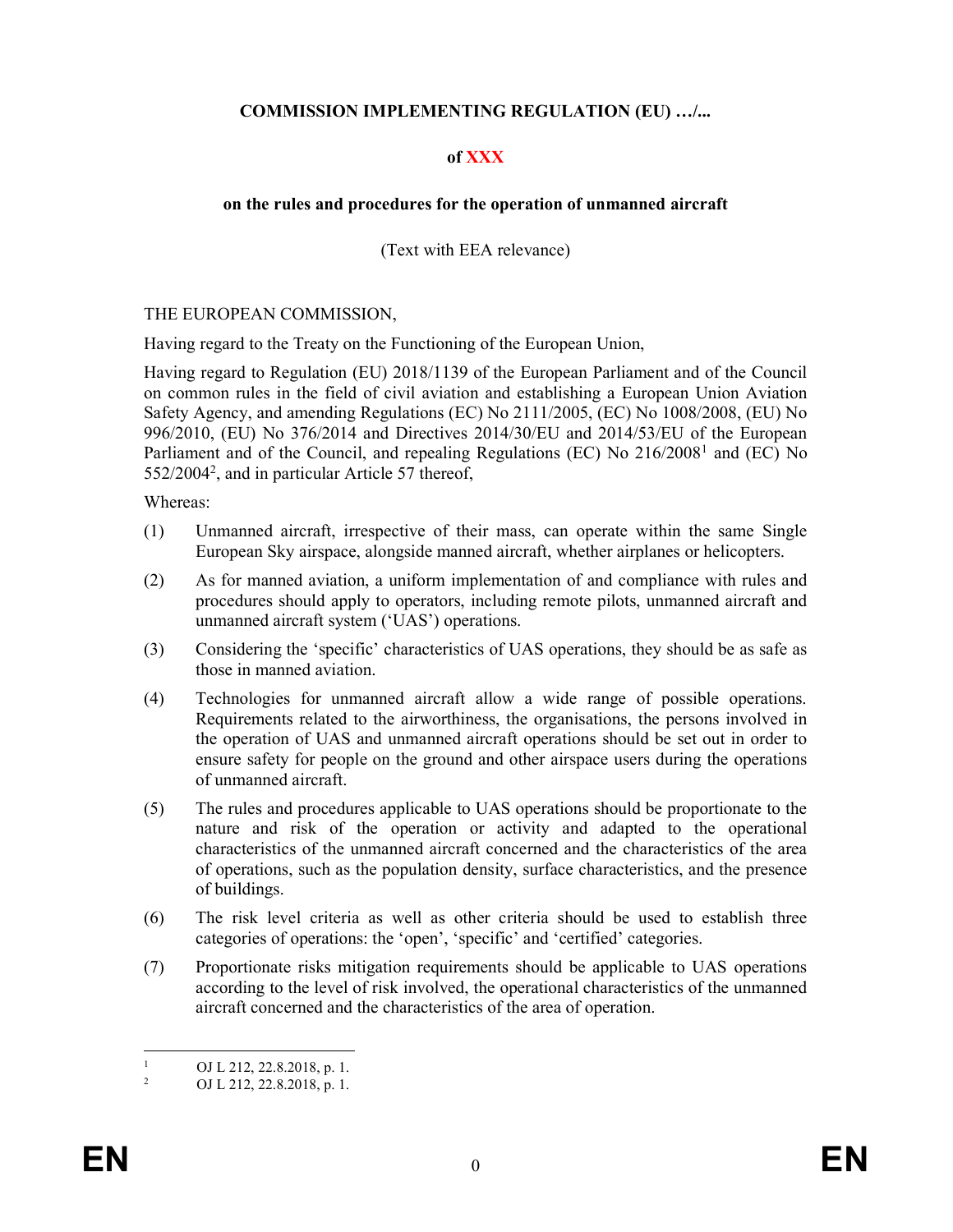- (8) Operations in the 'open' category, which should cover operations that present the lowest risks, should not require UAS that are subject to standard aeronautical compliance procedures, but should be conducted using the UAS classes that are defined in Regulation (EU) …/… [DA].
- (9) Operations in the 'specific' category should cover other types of operations presenting a higher risk and for which a thorough risk assessment should be conducted to indicate which requirements are necessary to keep the operation safe.
- (10) A system of declaration by an operator should facilitate the enforcement of this Regulation in case of low risk operations conducted in the 'specific' category for which a standard scenario has been defined with detailed mitigation measures.
- (11) Operations in the 'certified' category should, as a principle, be subject to rules on certification of the operator, and the licensing of remote pilots, in addition to the certification of the aircraft pursuant to Regulation (EU) …/… [DA].
- (12) Whilst mandatory for the 'certified category', for the 'specific' category a certificate delivered by the competent authorities for the operation of unmanned aircraft, as well as for the personnel, including remote pilots and organisations involved in those activities, or for the aircraft pursuant to Regulation (EU) …/… [DA] could also be required.
- (13) Rules and procedures should be established for the marking and identification of unmanned aircraft and for the registration of operators of unmanned aircraft or 'certified' unmanned aircraft.
- (14) Operators of unmanned aircraft should be registered where they operate an unmanned aircraft which, in case of impact, can transfer, to a human, a kinetic energy above 80 Joules or the operation of which presents risks to privacy, protection of personal data, security or the environment.
- (15) Studies have demonstrated that unmanned aircraft with a take-off mass of 250 g or more would present risks to security and therefore UAS operators of such unmanned aircraft should be required to register themselves when operating such aircraft in the 'open' category.
- (16) Considering the risks to privacy and protection of personal data, operators of unmanned aircraft should be registered if they operate an unmanned aircraft which is equipped with a sensor able to capture personal data. However, this should not be the case when the unmanned aircraft is considered to be a toy within the meaning of Directive 2009/48/EC on the safety of toys<sup>3</sup>.
- (17) The information about registration of 'certified' unmanned aircraft and of operators of unmanned aircraft that are subject to a registration requirement should be stored in digital, harmonised, interoperable national registration systems, allowing competent authorities to access and exchange that information. The mechanisms to ensure the interoperability of the national registers in this Regulation should be without prejudice to the rules applicable to the future repository referred to in Article 74 of Regulation (EU) 2018/1139.
- (18) In accordance with paragraph 8 of Article 56 of Regulation (EU) 2018/1139, this Regulation is without prejudice to the possibility for Member States to lay down

 $\frac{1}{3}$  Directive 2009/48/EC of the European Parliament and of the Council of 18 June 2009 on the safety of toys (OJ L 170, 30.6.2009, p. 1).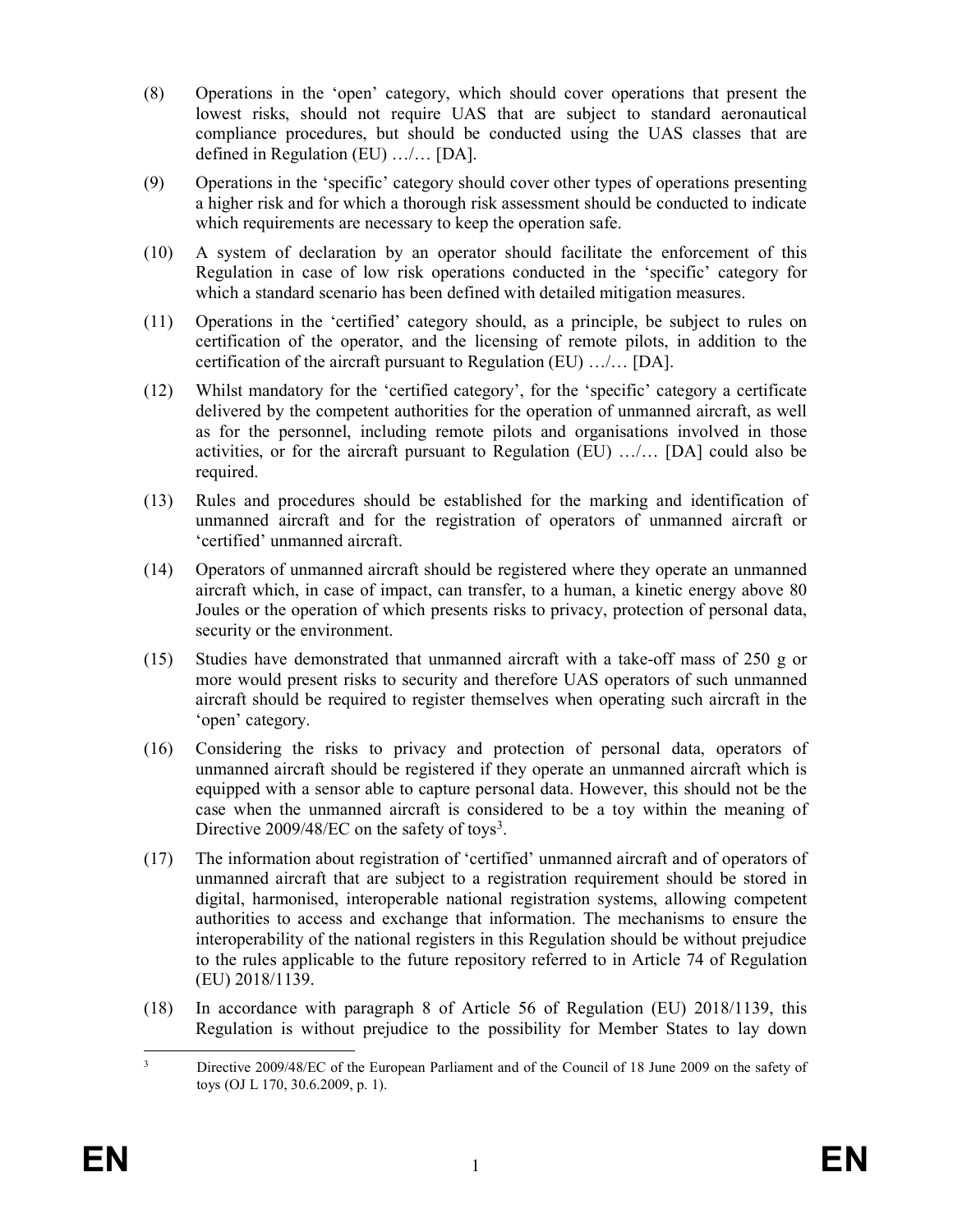national rules to make subject to certain conditions the operations of unmanned aircraft for reasons falling outside the scope of Regulation (EU) 2018/1139, including public security or protection of privacy and personal data in accordance with the Union law.

- (19) National registration systems should comply with the applicable Union and national law on privacy and processing of personal data and the information stored in those registrations systems<sup>4</sup>.
- (20) UAS operators and remote pilots should ensure that they are adequately informed about applicable Union and national rules relating to the intended operations, in particular with regard to safety, privacy, data protection, liability, insurance, security and environmental protection.
- (21) Some areas, such as hospitals, gatherings of people, installations and facilities like penal institutions or industrial plants, top-level and higher-level government authorities, nature conservation areas or certain items of transport infrastructure, can be particularly sensitive to some or all types of UAS operations. This should be without prejudice to the possibility for Member States to lay down national rules to make subject to certain conditions the operations of unmanned aircraft for reasons falling outside the scope of this Regulation, including environmental protection, public security or protection of privacy and personal data in accordance with the Union law.
- (22) Unmanned aircraft noise and emissions should be minimized as far as possible taking into account the operating conditions and various 'specific' characteristics of individual Member States, such as the population density, where noise and emissions are of concern. In order to facilitate the societal acceptance of UAS operations, Regulation (EU) …/... [DA] includes maximum level of noise for unmanned aircraft operated close to people in the 'open' category. In the 'specific' category there is a requirement for the operator to develop guidelines for its remote pilots so that all operations are flown in a manner that minimises nuisances to people and animals.
- (23) Current national certificates should be adapted to certificates complying with the requirements of this Regulation.
- (24) In order to ensure the proper implementation of this Regulation, appropriate transitional measures should be established. In particular, Member States and stakeholders should have sufficient time to adapt their procedures to the new regulatory framework before this Regulation applies.
- (25) The new regulatory framework for UAS operations should be without prejudice to the applicable environmental and nature protection obligations otherwise stemming from national or Union law.
- (26) While the "U-space" system including the infrastructure, services and procedures to guarantee safe UAS operations and supporting their integration into the aviation system is in development, this Regulation should already include requirements for the implementation of three foundations of the U-space system, namely registration, geoawareness and remote identification, which will need to be further completed.

<sup>-</sup>4 Regulation (EU) 2016/679 of the European Parliament and of the Council of 27 April 2016 on the protection of natural persons with regard to the processing of personal data and on the free movement of such data, and repealing Directive 95/46/EC (General Data Protection Regulation), (OJ L 119, 4.5.2016, p. 1.)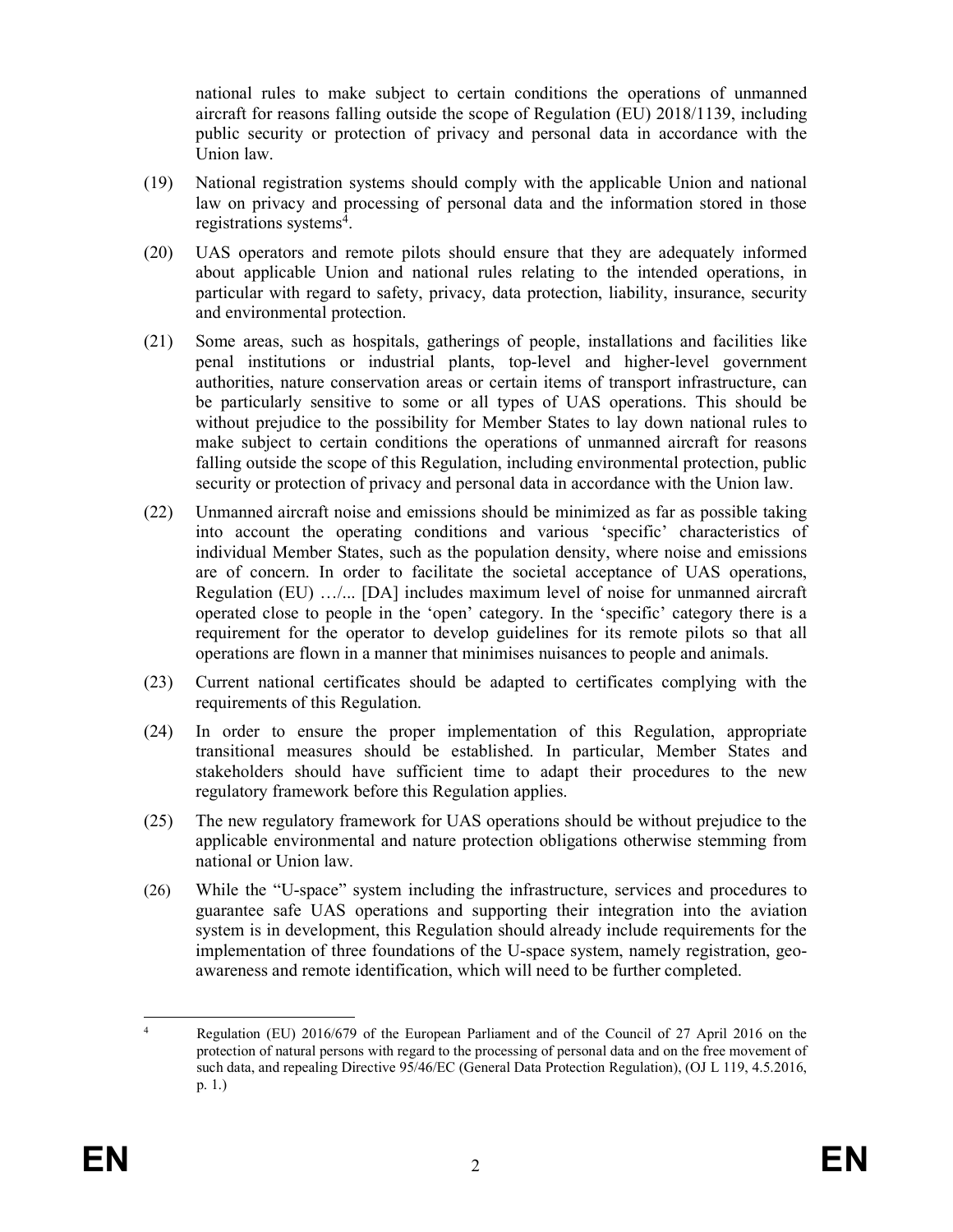- (27) Since model aircraft are considered as UAS and given the good safety level demonstrated by model aircraft operations in clubs and associations, there should be a seamless transition from the different national systems to the new Union regulatory framework, so that model aircraft clubs and associations can continue to operate as they do today, as well as taking into account existing best practices in the Member States.
- (28) In addition, considering the good level of safety achieved by aircraft of class C4 as provided in Annex to this Regulation, low risk operations of such aircraft should be allowed to be conducted in the 'open' category. Such aircraft, often used by model aircraft operators, are comparatively simpler than other classes of unmanned aircraft and should therefore not be subject to disproportionate technical requirements.
- (29) The measures provided for in this Regulation are in accordance with the opinion of the committee established in accordance with Article 127 of Regulation (EU) 2018/1139,

## HAS ADOPTED THIS REGULATION:

## Article 1

## Subject matter

This Regulation lays down detailed provisions for the operation of unmanned aircraft systems as well as for personnel, including remote pilots and organisations involved in those operations.

#### Article 2 Definitions

For the purposes of this Regulation, the definitions in Regulation (EU) 2018/1139 apply.

The following definitions also apply:

- (1) 'unmanned aircraft system' ('UAS') means an unmanned aircraft and the equipment to control it remotely;
- (2) 'unmanned aircraft system operator' ('UAS operator') means any legal or natural person operating or intending to operate one or more UAS;
- (3) 'assemblies of people' means gatherings where persons are unable to move away due to the density of the people present;
- (4) 'UAS geographical zone' means a portion of airspace established by the competent authority that facilitates, restricts or excludes UAS operations in order to address risks pertaining to safety, privacy, protection of personal data, security or the environment, arising from UAS operations;
- (5) 'robustness' means the property of mitigation measures resulting from combining the safety gain provided by the mitigation measures and the level of assurance and integrity that the safety gain has been achieved;
- (6) 'standard scenario' means a type of UAS operation in the 'specific' category, as defined in Appendix 1 of the Annex, for which a precise list of mitigating measures has been identified in such a way that the competent authority can be satisfied with declarations in which operators declare that they will apply the mitigating measures when executing this type of operation;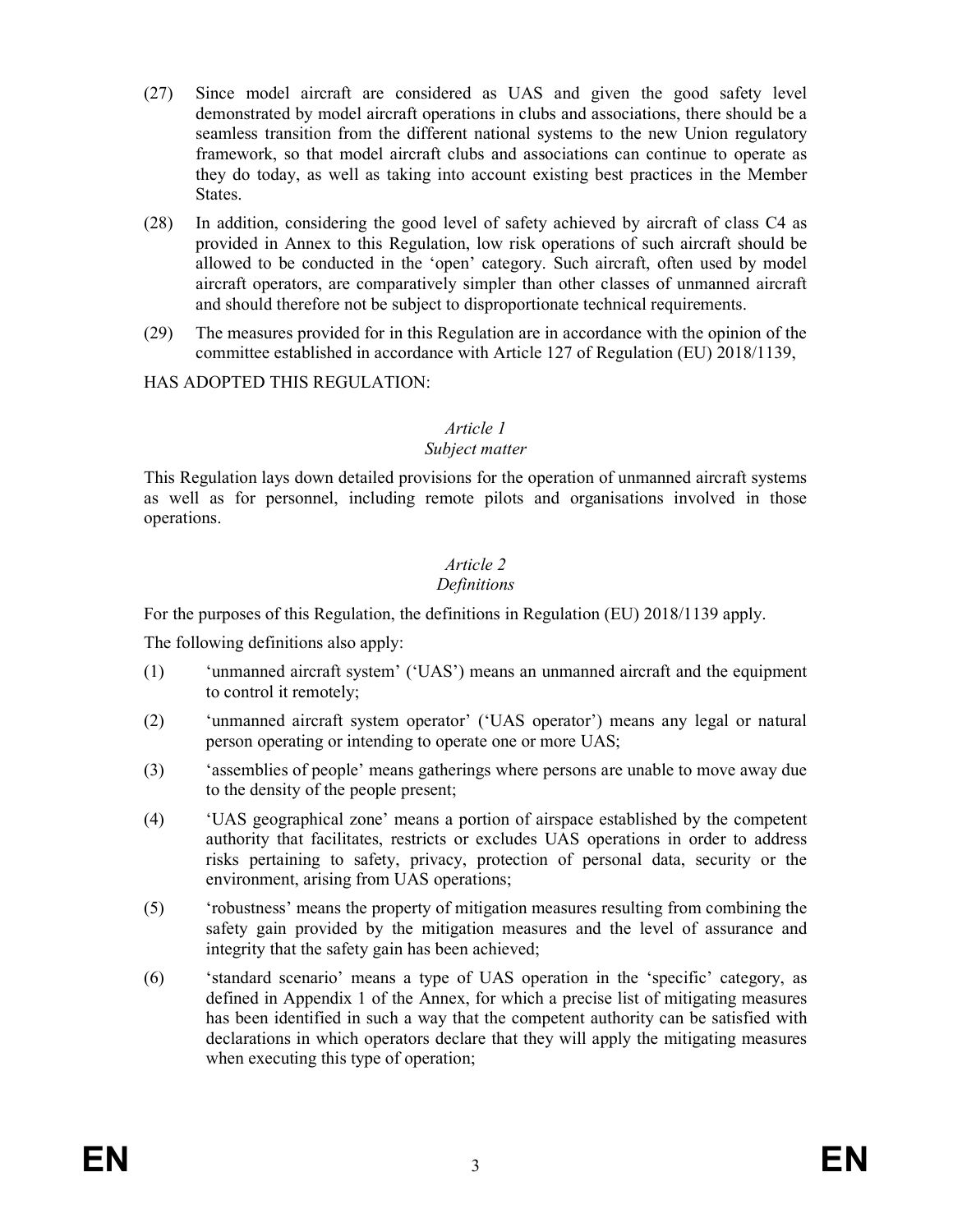- (7) 'visual line of sight operation' ('VLOS') means a type of UAS operation in which, the remote pilot is able to maintain continuous unaided visual contact with the unmanned aircraft, allowing the remote pilot to control the flight path of the unmanned aircraft in relation to other aircraft, people and obstacles for the purpose of avoiding collisions;
- (8) 'beyond visual line of sight operation' ('BVLOS') means a type of UAS operation which is not conducted in VLOS;
- (9) 'light UAS operator certificate' ('LUC') means a certificate issued to a UAS operator by a competent authority as set out in part C of the Annex;
- (10) 'model aircraft club or association' means an organisation legally established in a Member State for the purpose of conducting leisure flights, air displays, sporting activities or competition activities using UAS;
- (11) 'dangerous goods' means articles or substances, which are capable of posing a hazard to health, safety, property or the environment in the case of an incident or accident, that the unmanned aircraft is carrying as its payload, including in particular:
	- (a) explosives (mass explosion hazard, blast projection hazard, minor blast hazard, major fire hazard, blasting agents, extremely insensitive explosives);
	- (b) gases (flammable gas, non-flammable gas, poisonous gas, oxygen, inhalation hazard);
	- (c) flammable liquids (flammable liquid; combustible, fuel oil, gasoline);
	- (d) flammable solids (flammable solids, spontaneously combustible solids, dangerous when wet);
	- (e) oxidizing agents and organic peroxides;
	- (f) toxic and infectious substances (poison, biohazard);
	- (g) radioactive substances;
	- (h) corrosive substances;
- (12) 'payload' means instrument, mechanism, equipment, part, apparatus, appurtenance, or accessory, including communications equipment, that is installed in or attached to the aircraft and is not used or intended to be used in operating or controlling an aircraft in flight, and is not part of an airframe, engine, or propeller;
- (13) 'direct remote identification' means a system that ensures the local broadcast of information about a unmanned aircraft in operation, including the marking of the unmanned aircraft, so that this information can be obtained without physical access to the unmanned aircraft;
- (14) 'follow-me mode' means a mode of operation of a UAS where the unmanned aircraft constantly follows the remote pilot within a predetermined radius;
- (15) 'geo-awareness' means a function that, based on the data provided by Member States, detects a potential breach of airspace limitations and alerts the remote pilots so that they can take immediate and effective action to prevent that breach;
- (16) 'privately built UAS' means a UAS assembled or manufactured for the builder's own use, not including UAS assembled from sets of parts placed on the market as a single ready-to-assemble kit;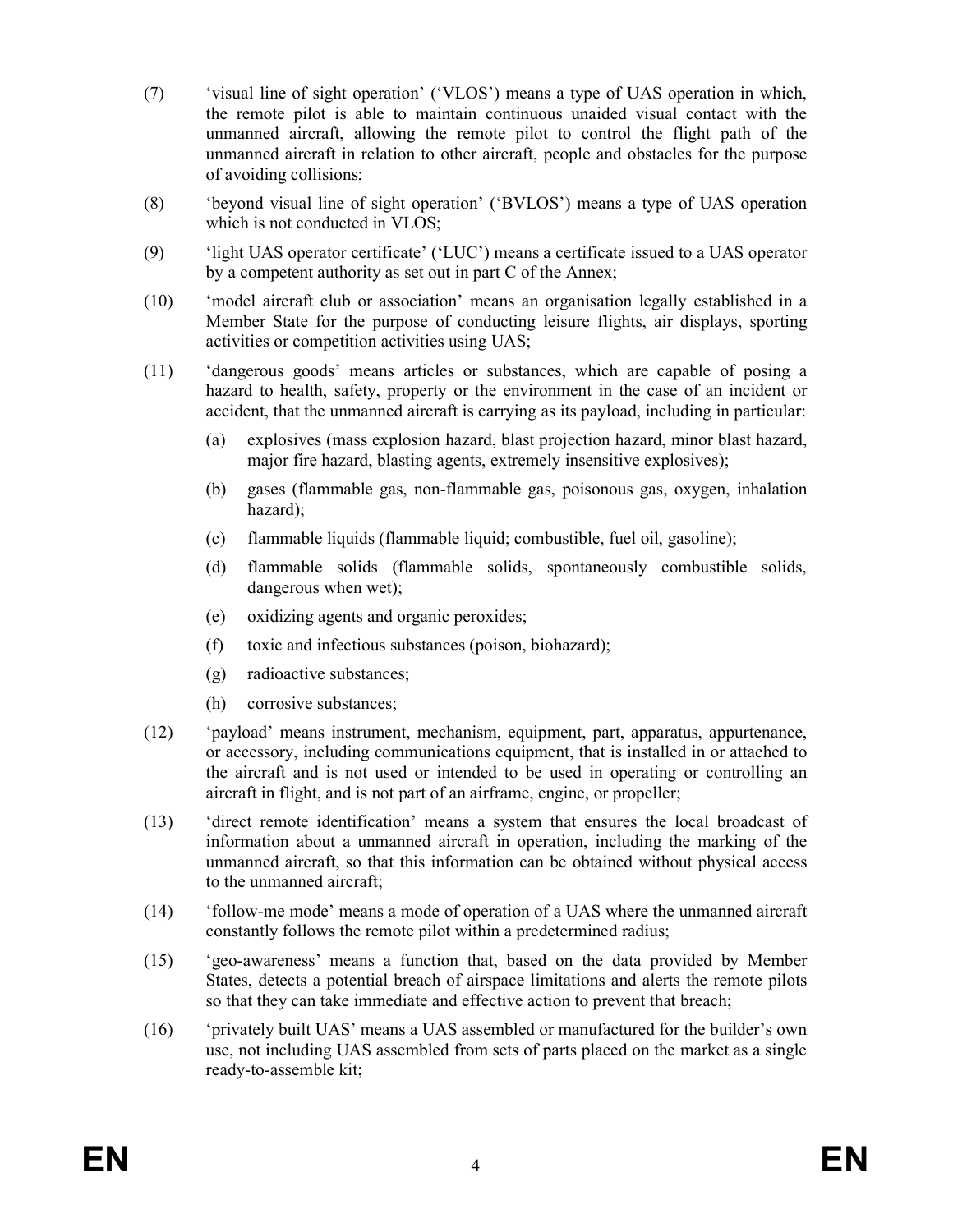- (17) 'autonomous operation' means an operation during which an unmanned aircraft operates without the remote pilot being able to intervene;
- (18) 'uninvolved persons' means persons who are not participating in the UAS operation or who are not aware of the instructions and safety precautions given by the UAS operator;
- (19) 'making available on the market' means any supply of a product for distribution, consumption or use on the Union market in the course of a commercial activity, whether in exchange of payment or free of charge;
- (20) 'placing on the market' means the first making available of a product on the Union market;
- (21) 'controlled ground area' means the ground area where the UAS is operated and within which the UAS operator can ensure that only involved persons are present;
- (22) 'maximum take-off mass' ('MTOM') means the maximum Unmanned Aircraft mass, including payload and fuel, as defined by the manufacturer or the builder, at which the Unmanned Aircraft can be operated;
- (23) 'unmanned sailplane' means an unmanned aircraft that is supported in flight by the dynamic reaction of the air against its fixed lifting surfaces, the free flight of which does not depend on an engine. It may be equipped with an engine to be used in case of emergency.

## Categories of UAS operations

UAS operations shall be performed in the 'open', 'specific' or 'certified' category defined respectively in Articles 4, 5 and 6, subject to the following conditions:

- (a) UAS operations in the 'open' category shall not be subject to any prior operational authorisation, nor to an operational declaration by the UAS operator before the operation takes place;
- (b) UAS operations in the 'specific' category shall require an operational authorisation issued by the competent authority pursuant to Article 12 or an authorisation received in accordance with Article 16, or, under circumstances defined in Article 5(5), a declaration to be made by a UAS operator;
- (c) UAS operations in the 'certified' category shall require the certification of the UAS pursuant to Regulation (EU) …/… [DA] and the certification of the operator and, where applicable, the licensing of the remote pilot.

### Article 4 'Open' category of UAS operations

- 1. Operations shall be classified as UAS operations in the 'open' category only where the following requirements are met:
	- (a) the UAS belongs to one of the classes set out in Regulation (EU)  $\ldots$ ... [DA] or is privately built or meets the conditions defined in Article 20;
	- (b) the unmanned aircraft has a maximum take-off mass of less than  $25 \text{ kg}$ ;
	- (c) the remote pilot ensures that the unmanned aircraft is kept at a safe distance from people and that it is not flown over assemblies of people;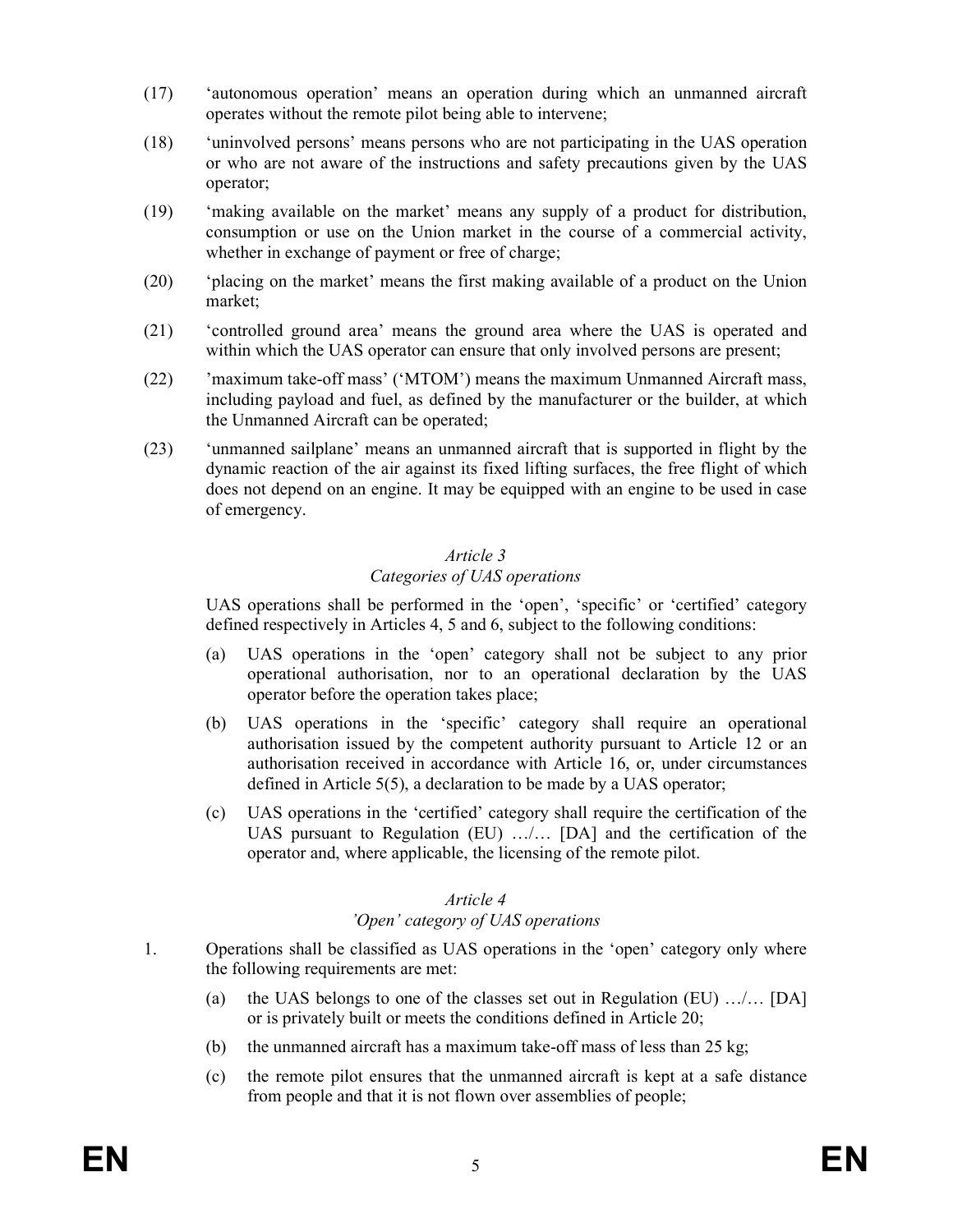- (d) the remote pilot keeps the unmanned aircraft in VLOS at all times except when flying in follow-me mode or when using an unmanned aircraft observer as specified in Part A of the Annex;
- (e) during flight, the unmanned aircraft is maintained within 120 metres from the closest point of the surface of the earth, except when overflying an obstacle, as specified in Part A of the Annex
- (f) during flight, the unmanned aircraft does not carry dangerous goods and does not drop any material;
- 2. UAS operations in the 'open' category shall be divided in three sub-categories in accordance with the requirements set out in Part A of the Annex.

## 'Specific' category of UAS operations

- 1. Where one of the requirements laid down in Article 4 or in Part A of the Annex is not met, a UAS operator shall be required to obtain an operational authorisation pursuant to Article 12 from the competent authority in the Member State where it is registered.
- 2. When applying to a competent authority for an operational authorisation pursuant Article 12, the operator shall perform a risk assessment in accordance with Article 11 and submit it together with the application, including adequate mitigating measures.
- 3. In accordance with point UAS.SPEC.040 laid down in Part B of the Annex, the competent authority shall issue an operational authorisation, if it considers that the operational risks are adequately mitigated in accordance with Article 12.
- 4. The competent authority shall specify whether the operational authorisation concerns:
	- (a) the approval of a single operation or a number of operations specified in time or location(s) or both. The operational authorisation shall include the associated precise list of mitigating measures;
	- (b) the approval of an LUC, in accordance with part C of the Annex.
- 5. Where the UAS operator submits a declaration to the competent authority of the Member State of registration in accordance with point UAS.SPEC.020 laid down in Part B of the Annex for an operation complying with a standard scenario as defined in Appendix 1 to that Annex, the UAS operator shall not be required to obtain an operational authorisation in accordance with paragraphs 1 to 4 of this Article and the procedure laid down in paragraph 5 of Article 12 shall apply.
- 6. An operational authorisation or a declaration shall not be required for:
	- (a) UAS operators holding an LUC with appropriate privileges in accordance with point UAS.LUC.060 of the Annex;
	- (b) operations conducted in the framework of model aircraft clubs and associations that have received an authorisation in accordance with Article 16.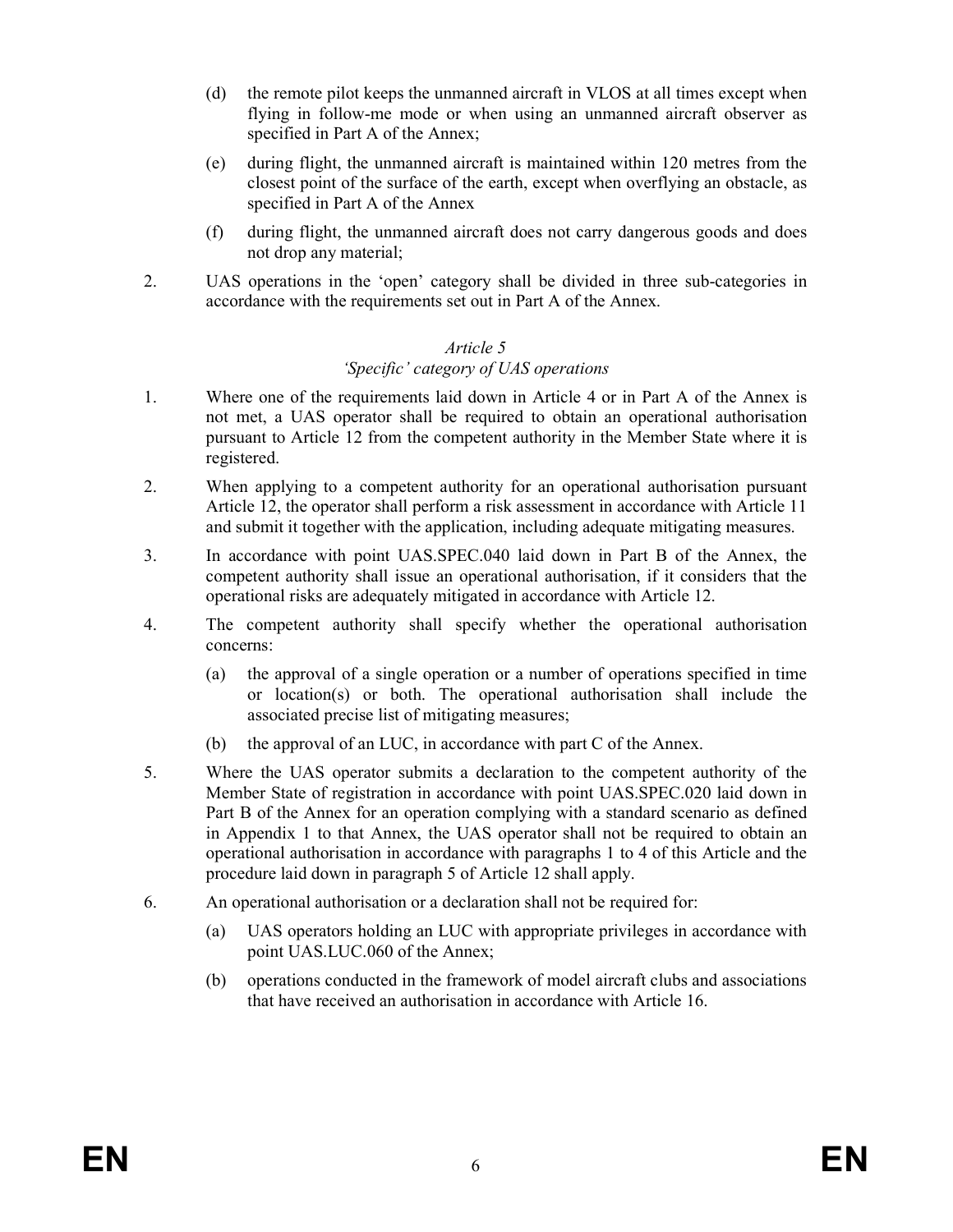### Article 6 'Certified' category of UAS operations

- 1. Operations shall be classified as UAS operations in the 'certified' category only where the following requirements are met:
	- (a) the UAS is 'certified' pursuant to points (a), (b) and (c) of paragraph 1 of Article 40 of Regulation (EU) …/… [DA]; and
	- (b) the operation is conducted in any of the following conditions:
		- i. over assemblies of people;
		- ii. involves the transport of people;
		- iii. involves the carriage of dangerous goods, that may result in high risk for third parties in case of accident.
- 2. In addition, UAS operations shall be classified as UAS operations in the 'certified' category where the competent authority, based on the risk assessment provided for in Article 11, considers that the risk of the operation cannot be adequately mitigated without the certification of the UAS and of the UAS operator and, where applicable, without the licensing of the remote pilot.

## Article 7

## Rules and procedures for the operation of UAS

- 1. UAS operations in the 'open' category shall comply with the operational limitations set out in Part A of the Annex.
- 2. UAS operations in the 'specific' category shall comply with the operational limitations set out in the operational authorisation as referred to in Article 12 or the authorisation as referred to in Article 16, or in a standard scenario defined in Appendix 1 to the Annex as declared by the UAS operator.

This paragraph shall not apply where the UAS operator holds an LUC with appropriate privileges.

UAS operations in the 'specific' category shall be subject to the applicable operational requirements laid down in Commission Regulation 923/2012<sup>5</sup> .

3. UAS operations in the 'certified' category shall be subject to the applicable operational requirements laid down in Commission Regulation 923/2012, Commission Regulation (EU) No 965/2012<sup>6</sup> and Commission Regulation (EU) No 1332/2011<sup>7</sup> .

<sup>-</sup>5 Commission Regulation (EU) No 923/2012 laying down the common rules of the air and operational provisions regarding services and procedures in air navigation and amending Implementing Regulation (EU) No 1035/2011 and Regulations (EC) No 1265/2007, (EC) No 1794/2006, (EC) No 730/2006, (EC) No 1033/2006 and (EU) No 255/2010, OJ L 281, 13.10.2012, p.1.

<sup>6</sup> Commission Regulation (EU) No 965/2012 laying down technical requirements and administrative procedures related to air operations pursuant to Regulation (EC) No 216/2008 of the European Parliament and of the Council, (OJ L 296, 25.10.2012, p.1.)

<sup>7</sup> Commission Regulation (EU) No 1332/2011 laying down common airspace usage requirements and operating procedures for airborne collision avoidance pursuant to Regulation (EC) No 216/2008 of the European Parliament and of the Council, (OJ L 336, 20.12.2011, p. 20.)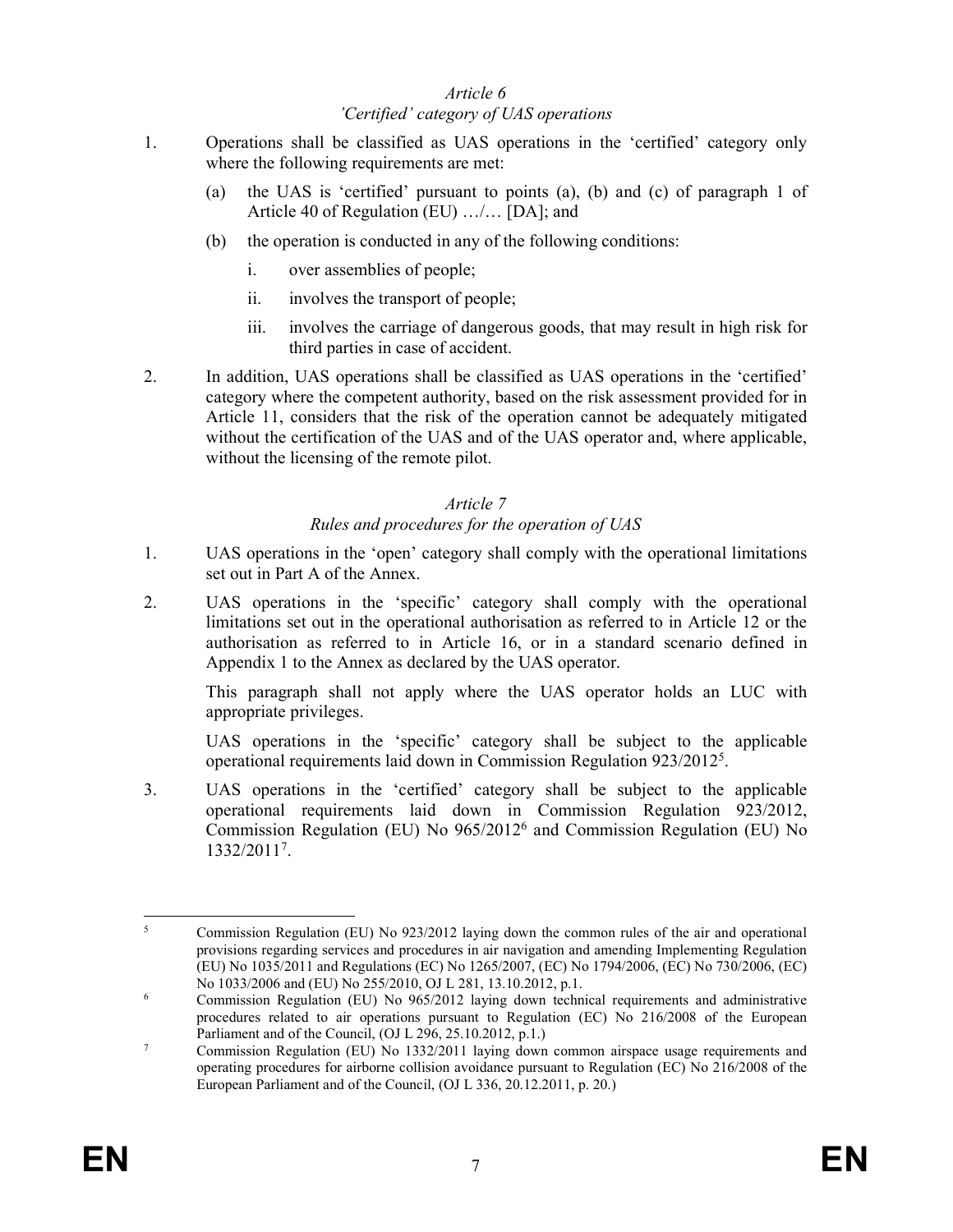#### Rules and procedures for the competency of remote pilots

- 1. Remote pilots operating UAS in the 'open' category shall comply with the competency requirements set in Part A of the Annex.
- 2. Remote pilots operating UAS in the 'specific' category shall comply with the competency requirements set out in the operational authorisation by the competent authority or in the standard scenario defined in Appendix 1 to the Annex or as defined by the LUC and shall have at least the following competencies:
	- (a) ability to apply operational procedures (normal, contingency and emergency procedures, flight planning, pre-flight and post-flight inspections);
	- (b) ability to manage aeronautical communication;
	- (c) manage the unmanned aircraft flight path and automation;
	- (d) leadership, teamwork and self-management;
	- (e) problem solving and decision-making;
	- (f) situational awareness;
	- (g) workload management;
	- (h) coordination or handover, as applicable.
- 3. Remote pilots operating in the framework of model aircraft clubs or associations shall comply with the minimum competency requirements defined in the authorisation granted in accordance with Article 16.

#### Article 9

#### Minimum age for remote pilots

- 1. The minimum age for remote pilots operating a UAS in the 'open' and 'specific' category shall be 16 years.
- 2. No minimum age for remote pilots shall be required:
	- (a) when they operate in subcategory A1 as specified in Part A of the Annex to this Regulation, with a UAS Class C0 defined in Part 1 of the Annex to Regulation (EU) .../... [DA] that is a toy within the meaning of Directive 2009/48/EC;
	- (b) for privately-built UAS with a maximum take-off mass of less than  $250g$ ;
	- (c) when they operate under the direct supervision of a remote pilot complying with paragraph 1 and Article 8.
- 3. Member States may lower the minimum age following a risk-based approach taking into account 'specific' risks associated with the operations in their territory:
	- (a) for remote pilots operating in the 'open' category by up to 4 years;
	- (b) for remote pilots operating in the 'specific' category by up to 2 years.
- 4. Where a Member State lowers the minimum age for remote pilots, those remote pilots shall only be allowed to operate a UAS on the territory of that Member State.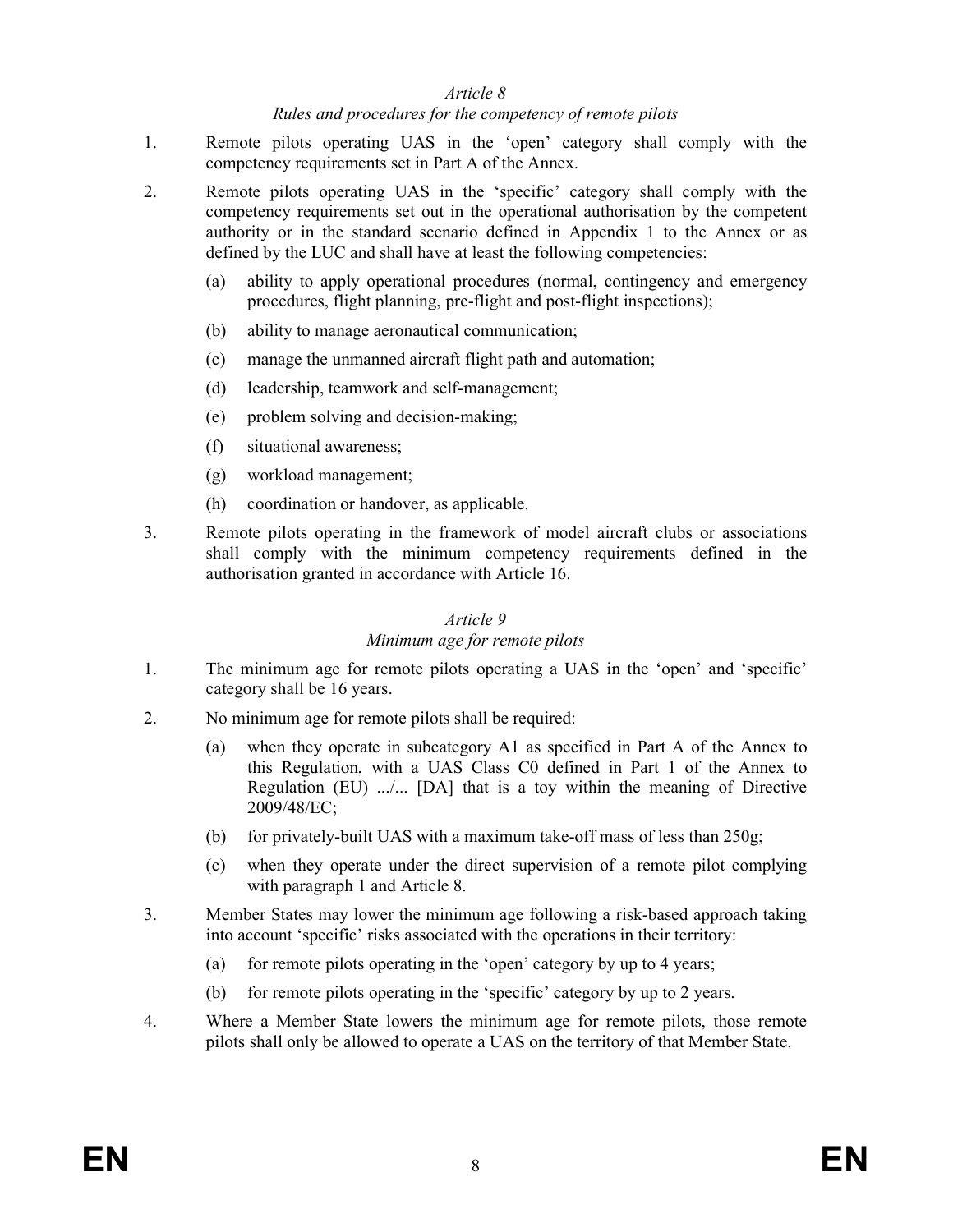5. Member States may define a different minimum age for remote pilots operating in the framework of model aircraft clubs or associations in the authorisation issued in accordance with Article 16.

## Article 10 Rules and procedures for the airworthiness of UAS

Unless privately-built, or used for operations referred to in Article 16, or meeting the conditions defined in Article 20, UAS used in operations set out in this Regulation shall comply with the technical requirements and rules and procedures for the airworthiness defined in the delegated acts adopted pursuant to Article 58 of Regulation (EU) 2018/1139.

## Article 11 Rules for conducting an operational risk assessment

- 1. An operational risk assessment shall:
	- (a) describe the characteristics of the UAS operation;
	- (b) propose adequate operational safety objectives;
	- (c) identify the risks of the operation on the ground and in the air considering all of the below:
		- i. the extent to which third parties or property on the ground could be endangered by the activity;
		- ii. the complexity, performance and operational characteristics of the unmanned aircraft involved;
		- iii. the purpose of the flight, the type of UAS, the probability of collision with other aircraft and class of airspace used;
		- iv. the type, scale, and complexity of the UAS operation or activity, including, where relevant, the size and type of the traffic handled by the responsible organisation or person;
		- v. the extent to which the persons affected by the risks involved in the UAS operation are able to assess and exercise control over those risks.
	- (d) identify a range of possible risk mitigating measures;
	- (e) determine the necessary level of robustness of the selected mitigating measures in such a way that the operation can be conducted safely.
- 2. The description of the UAS operation shall include at least the following:
	- (a) the nature of the activities performed;
	- (b) the operational environment and geographical area for the intended operation, in particular overflown population, orography, types of airspace, airspace volume where the operation will take place and which airspace volume is kept as necessary risk buffers, including the operational requirements for geographical zones;
	- (c) the complexity of the operation, in particular which planning and execution, personnel competencies, experience and composition, required technical means are planned to conduct the operation;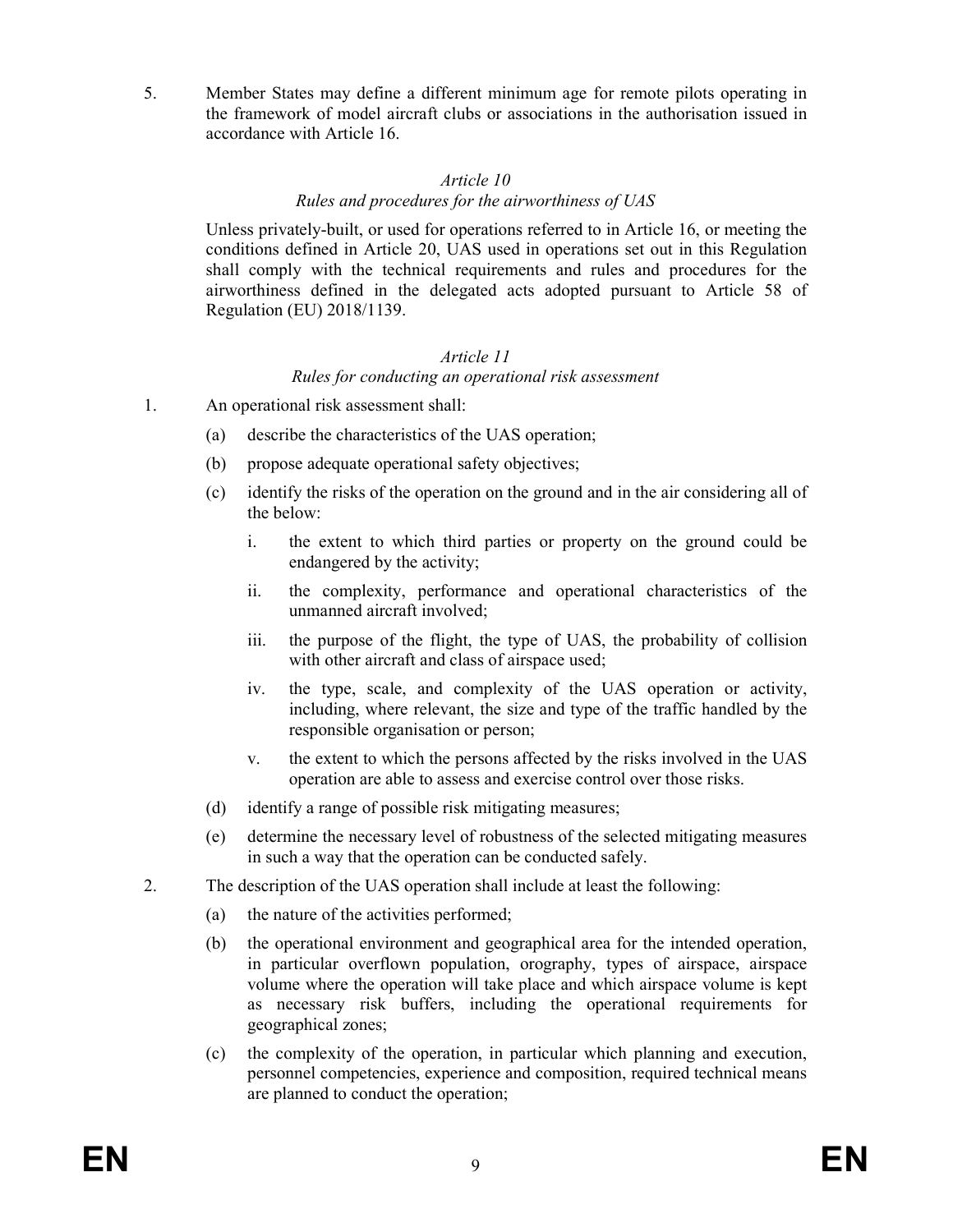- (d) the technical features of the UAS, including its performance in view of the conditions of the planned operation and, where applicable, its registration number;
- (e) the competence of the personnel for conducting the operation including their composition, role, responsibilities, training and recent experience.
- 3. The assessment shall propose a target level of safety, which shall be equivalent to the safety level in manned aviation, in view of the 'specific' characteristics of UAS operation.
- 4. The identification of the risks shall include the determination of all of the below:
	- (a) the unmitigated ground risk of the operation taking into account the type of operation and the conditions under which the operation takes place, including at least the following criteria:
		- i. VLOS or BVLOS;
		- ii. population density of the overflown areas;
		- iii. flying over an assembly of people;
		- iv. the dimension characteristics of the unmanned aircraft;
	- (b) the unmitigated air risk of the operation taking into account all of the below:
		- i. the exact airspace volume where the operation will take place, extended by a volume of airspace necessary for contingency procedures;
		- ii. the class of the airspace;
		- iii. the impact on other air traffic and air traffic management (ATM) and in particular:
			- the altitude of the operation;
			- controlled versus uncontrolled airspace;
			- aerodrome versus non-aerodrome environment;
			- airspace over urban versus rural environment;
			- separation from other traffic.
- 5. The identification of the possible mitigation measures necessary to meet the proposed target level of safety shall consider the following possibilities:
	- (a) containment measures for people on the ground;
	- (b) strategic operational limitations to the UAS operation, in particular:
		- i. restricting the geographical volumes where the operation takes place;
		- ii. restricting the duration or schedule of the time slot in which the operation takes place;
	- (c) strategic mitigation by common flight rules or common airspace structure and services;
	- (d) capability to cope with possible adverse operating conditions;
	- (e) organisation factors such as operational and maintenance procedures elaborated by the UAS operator and maintenance procedures compliant with the manufacturer's user manual;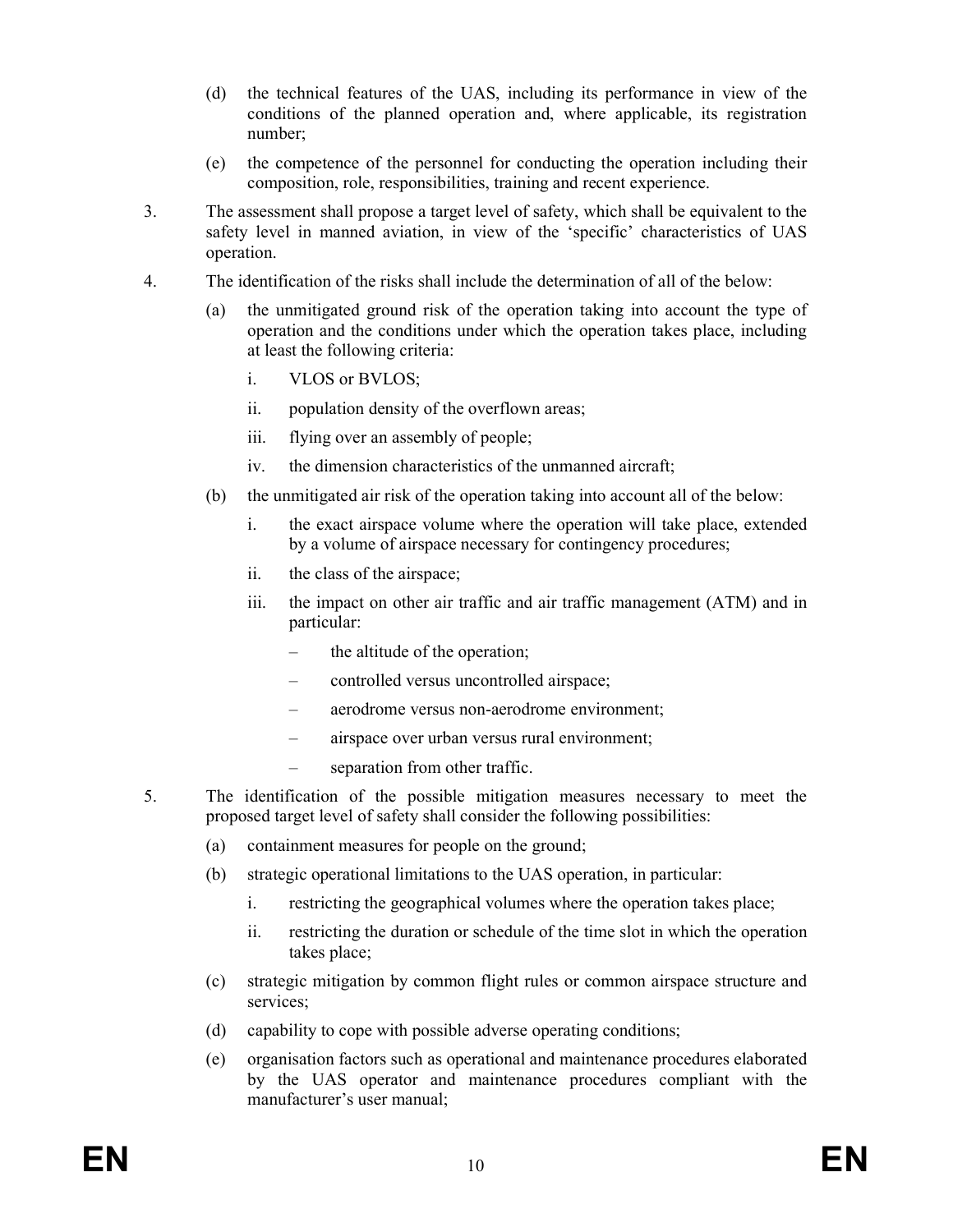- (f) the level of competency and expertise of the personnel involved in the safety of the flight;
- (g) the risk of human error in the application of the operational procedures;
- (h) the design features and performance of the UAS in particular:
	- i. the availability of means to mitigate risks of collision;
	- ii. the availability of systems limiting the energy at impact or the frangibility of the unmanned aircraft;
	- iii. the design of the UAS to recognised standards and the fail-safe design.
- 6. The robustness of the proposed mitigating measures shall be assessed in order to determine whether they are commensurate with the safety objectives and risks of the intended operation, particularly to make sure that every stage of the operation is safe.

### Authorising operations in the 'specific' category

- 1. The competent authority shall evaluate the risk assessment and the robustness of the mitigating measures that the UAS operator proposes to keep the UAS operation safe in all phases of flight.
- 2. The competent authority shall grant an operational authorisation when the evaluation concludes that:
	- (a) the operational safety objectives take account of the risks of the operation;
	- (b) the combination of mitigation measures concerning the operational conditions to perform the operations, the competence of the personnel involved and the technical features of the unmanned aircraft, are adequate and sufficiently robust to keep the operation safe in view of the identified ground and air risks;
	- (c) the UAS operator has provided a statement confirming that the intended operation complies with any applicable Union and national rules relating to it, in particular, with regard to privacy, data protection, liability, insurance, security and environmental protection.
- 3. When the operation is not deemed sufficiently safe, the competent authority shall inform the applicant accordingly, giving reasons for its refusal to issue the operational authorisation.
- 4. The operational authorisation granted by the competent authority shall detail:
	- (a) the scope of the authorisation;
	- (b) the 'specific' conditions that shall apply:
		- i. to the UAS operation and the operational limitations;
		- ii. to the required competency of the UAS operator and, where applicable, of the remote pilots;
		- iii. to the technical features of the UAS, including the certification of the UAS, if applicable;
	- (c) the following information:
		- i. the registration number of the UAS operator and the technical features of the UAS;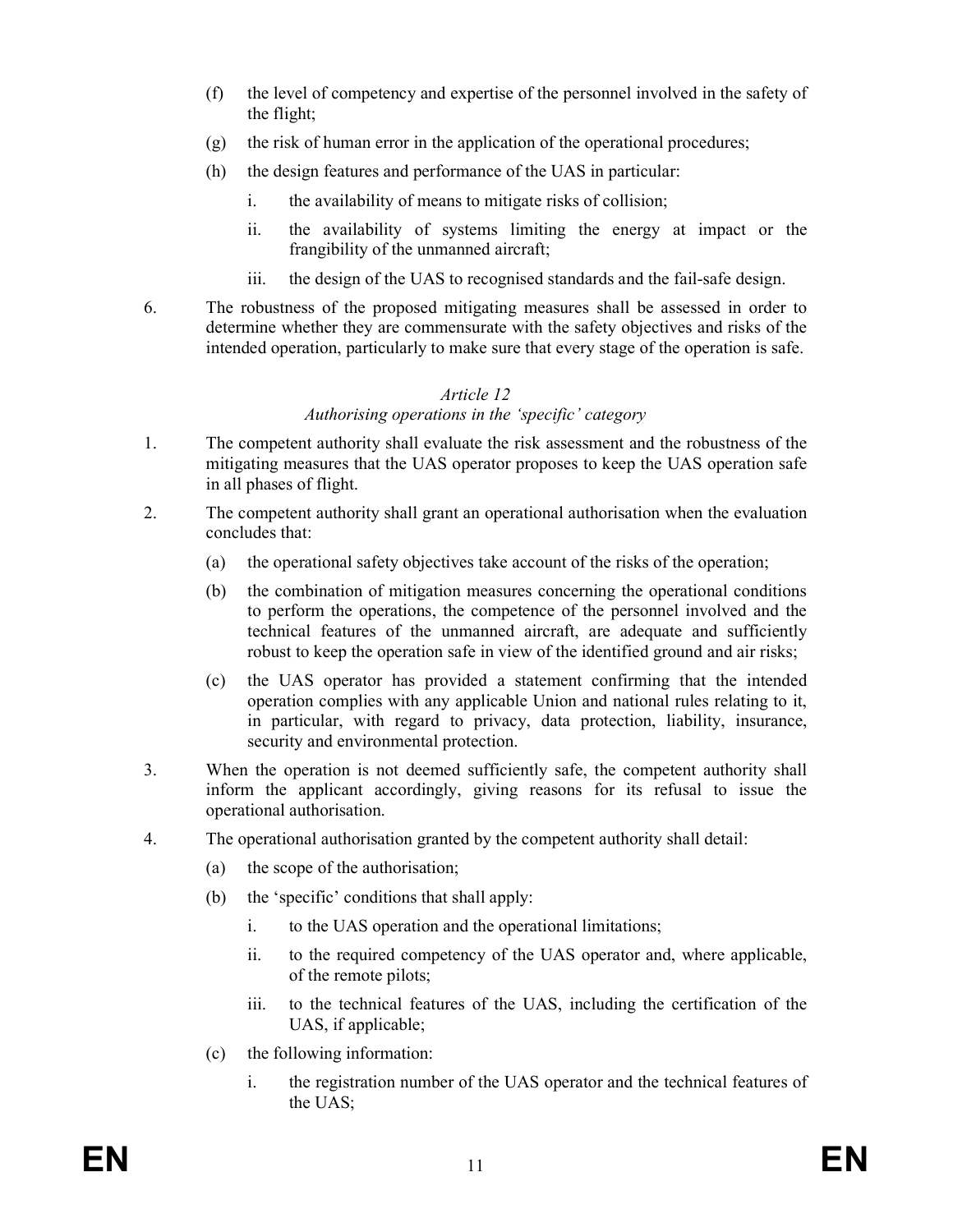- ii. a reference to the operational risk assessment developed by the UAS operator;
- iii. the operational limitations and conditions of the operation;
- iv. the mitigation measures that the UAS operator has to apply;
- v. the location(s) where the operation is authorised to take place and any other locations in a Member States in accordance with Article 13;
- vi. all documents and records relevant for the type of operation and the type of events that should be reported in addition to those defined in Regulation (EU) 376/2014.
- 5. Upon receipt of the declaration referred to in paragraph 5 of Article 5, the competent authority shall:
	- (a) verify that it contains all elements set out in paragraph 2 of point UAS.SPEC.020 of the Annex;
	- (b) if this is the case, provide the UAS operator with a confirmation of receipt and completeness without undue delay so that the operator may start the operation.

## Cross-border operations or operations outside the state of registration

- 1. When an UAS operator intends to conduct an operation in the 'specific' category for which an operational authorisation has already been granted in accordance with Article 12, and which is intended to take place partially or entirely in the airspace of a Member State other than the Member State of registration, the UAS operator shall provide the competent authority of the Member State of intended operation with an application including the following information:
	- (a) a copy of the operational authorisation granted to the UAS operator in accordance with Article 12; and
	- (b) the location(s) of the intended operation including the updated mitigation measures, if needed, to address those risks identified under Article 11(2)(b) which are 'specific' to the local airspace, terrain and population characteristics and the climatic conditions.
- 2. Upon receipt of the application set out in paragraph 1, the competent authority of the Member State of intended operation shall assess it without undue delay and provide the competent authority of the Member State of registration and the UAS operator with a confirmation that the updated mitigation measures referred to in point (b) of paragraph 1 are satisfactory for the operation at the intended location. Upon receipt of that confirmation, the UAS operator may start the intended operation and the Member State of registration shall record the updated mitigation measures that the UAS operator has to apply in the operational authorisation issued in accordance with Article 12.
- 3. When an UAS operator intends to conduct an operation in the 'specific' category for which a declaration has been made in accordance with paragraph 5 of Article 5, and which is intended to take place partially or entirely in the airspace of a Member State other than the Member State of registration, the UAS operator shall provide the competent authority of the Member State of the intended operation with a copy of the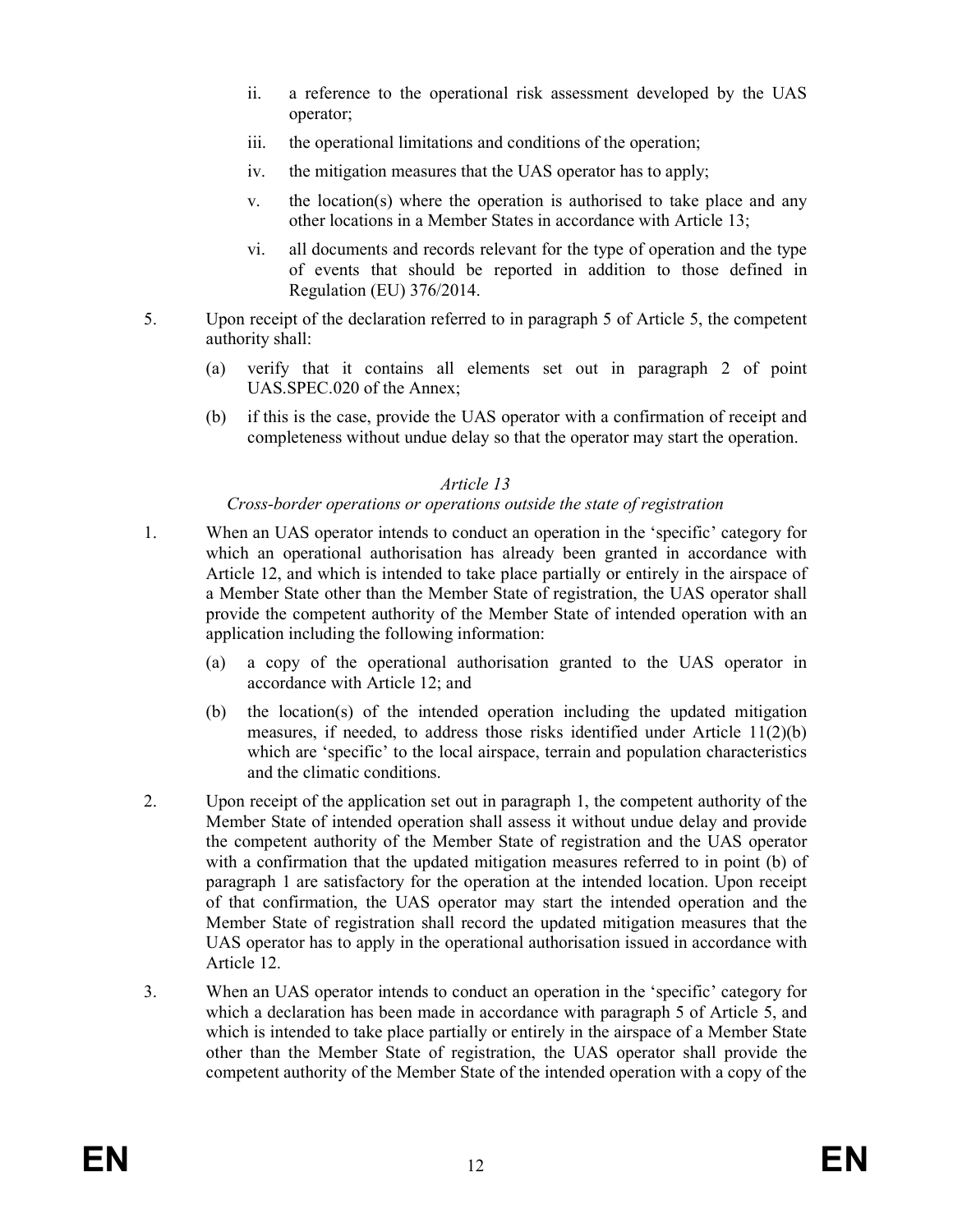declaration submitted to the Member State of registration, as well as a copy of the confirmation of receipt and completeness.

### Article 14

#### Registration of UAS operators and 'certified' UAS

- 1. Member States shall establish and maintain accurate registration systems for UAS whose design is subject to certification and for UAS operators whose operation may present a risk to safety, security, privacy, and protection of personal data or environment.
- 2. The registration systems for UAS operators shall provide the fields for introducing and exchanging the following information:
	- (a) the full name and the date of birth for natural persons and the name and their identification number for legal persons;
	- (b) the address of UAS operators;
	- (c) their email address and telephone number;
	- (d) an insurance policy number for UAS if required by Union or national law;
	- (e) the confirmation by legal persons of the following statement: 'All personnel directly involved in the operations are competent to perform their tasks, and the UAS will be operated only by remote pilots with the appropriate level of competency';
	- (f) operational authorisations and LUCs held and declarations followed by a confirmation in accordance with Article 12(5)(b).
- 3. The registration systems for unmanned aircraft whose design is subject to certification shall provide the fields for introducing and exchanging the following information:
	- (a) manufacturer's name;
	- (b) manufacturer's designation of the unmanned aircraft;
	- (c) unmanned aircraft's serial number;
	- (d) full name, address, email address and telephone number of the natural or legal person under whose name the unmanned aircraft is registered.
- 4. Member States shall ensure that registration systems are digital and interoperable and allow for mutual access and exchange of information through the repository referred to in Article 74 of Regulation (EU) 2018/1139.
- 5. UAS operators shall register themselves:
	- (a) when operating within the 'open' category any of the following unmanned aircraft:
		- i. with a maximum take-off mass of 250 g or more, or, which in the case of an impact can transfer to a human kinetic energy above 80 Joules;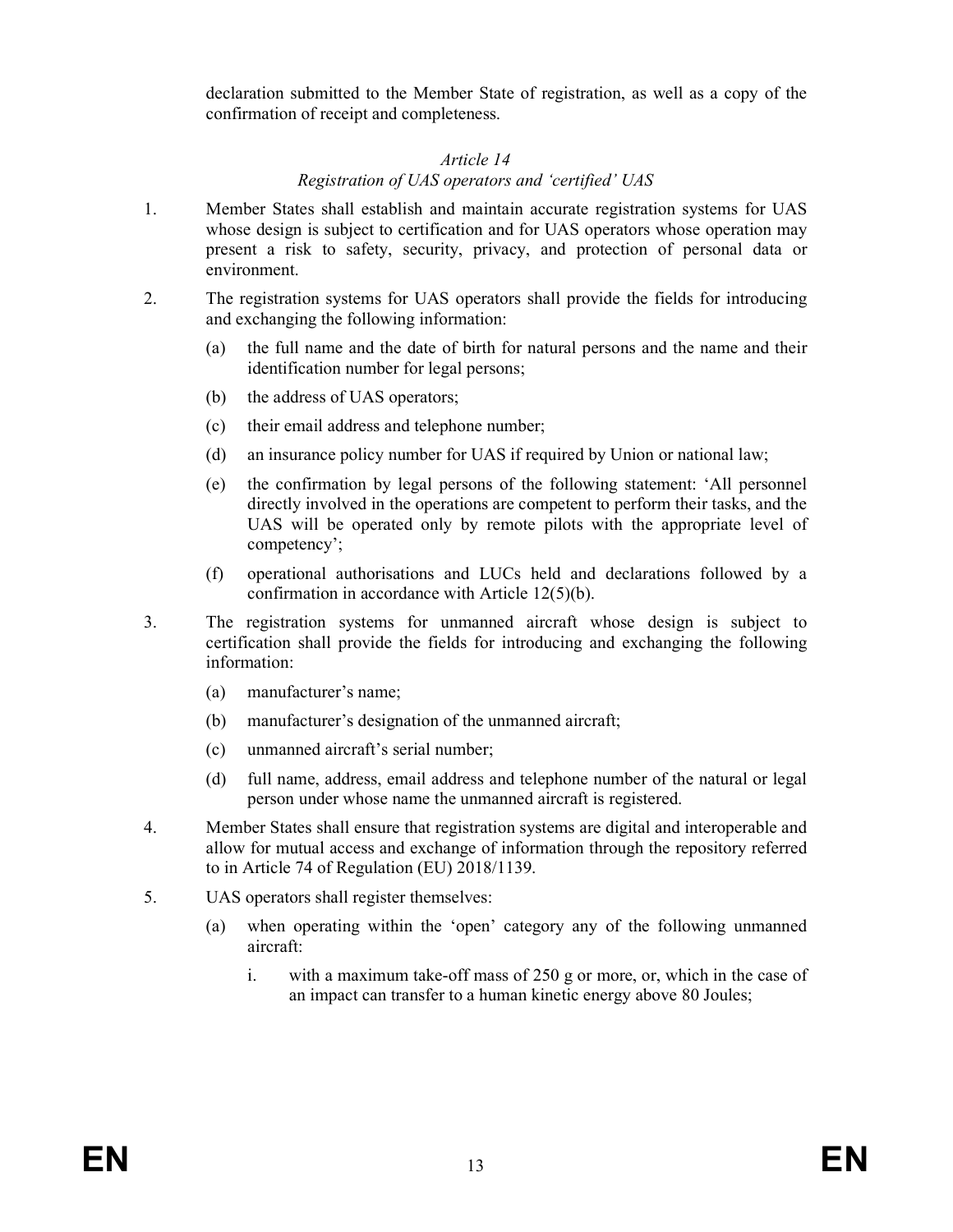- ii. that is equipped with a sensor able to capture personal data, unless it complies with Directive 2009/48/EC on the safety of toys<sup>8</sup>.
- (b) when operating within the 'specific' category an unmanned aircraft of any mass.
- 6. UAS operators shall register themselves in the Member State where they have their residence for natural persons or where they have their principal place of business for legal persons and ensure that their registration information is accurate. A UAS operator cannot be registered in more than one Member State at a time.

Member States shall issue a unique digital registration number for UAS operators and for the UAS that require registration, allowing their individual identification.

The registration number for UAS operators shall be established on the basis of standards that support the interoperability of the registration systems;

7. The owner of an unmanned aircraft whose design is subject to certification shall register the unmanned aircraft.

The nationality and registration mark of an unmanned aircraft shall be established in line with ICAO Annex 7. An unmanned aircraft cannot be registered in more than one State at a time.

8. The UAS operators shall display their registration number on every unmanned aircraft meeting the conditions described in paragraph 5.

## Article 15 Operational conditions for UAS geographical zones

- 1. When defining UAS geographical zones for safety, security, privacy or environmental reasons, Member States may:
	- (a) prohibit certain or all UAS operations, request particular conditions for certain or all UAS operations or request a prior operational authorisation for certain or all UAS operations;
	- (b) subject UAS operations to specified environmental standards;
	- (c) allow access to certain UAS classes only;
	- (d) allow access only to UAS equipped with certain technical features, in particular remote identification systems or geo awareness systems.
- 2. On the basis of a risk assessment carried out by the competent authority, Member States may designate certain geographical zones in which UAS operations are exempt from one or more of the 'open' category requirements.
- 3. When pursuant to paragraphs 1 or 2 Member States define UAS geographical zones for geo awareness purposes, they shall ensure that the information on the UAS geographical zones, including their period of validity, is made publicly available in a common unique digital format.

<sup>-</sup>8 Directive 2009/48/EC of the European Parliament and of the Council of 18 June 2009 on the safety of toys (OJ L 170, 30.6.2009, p. 1).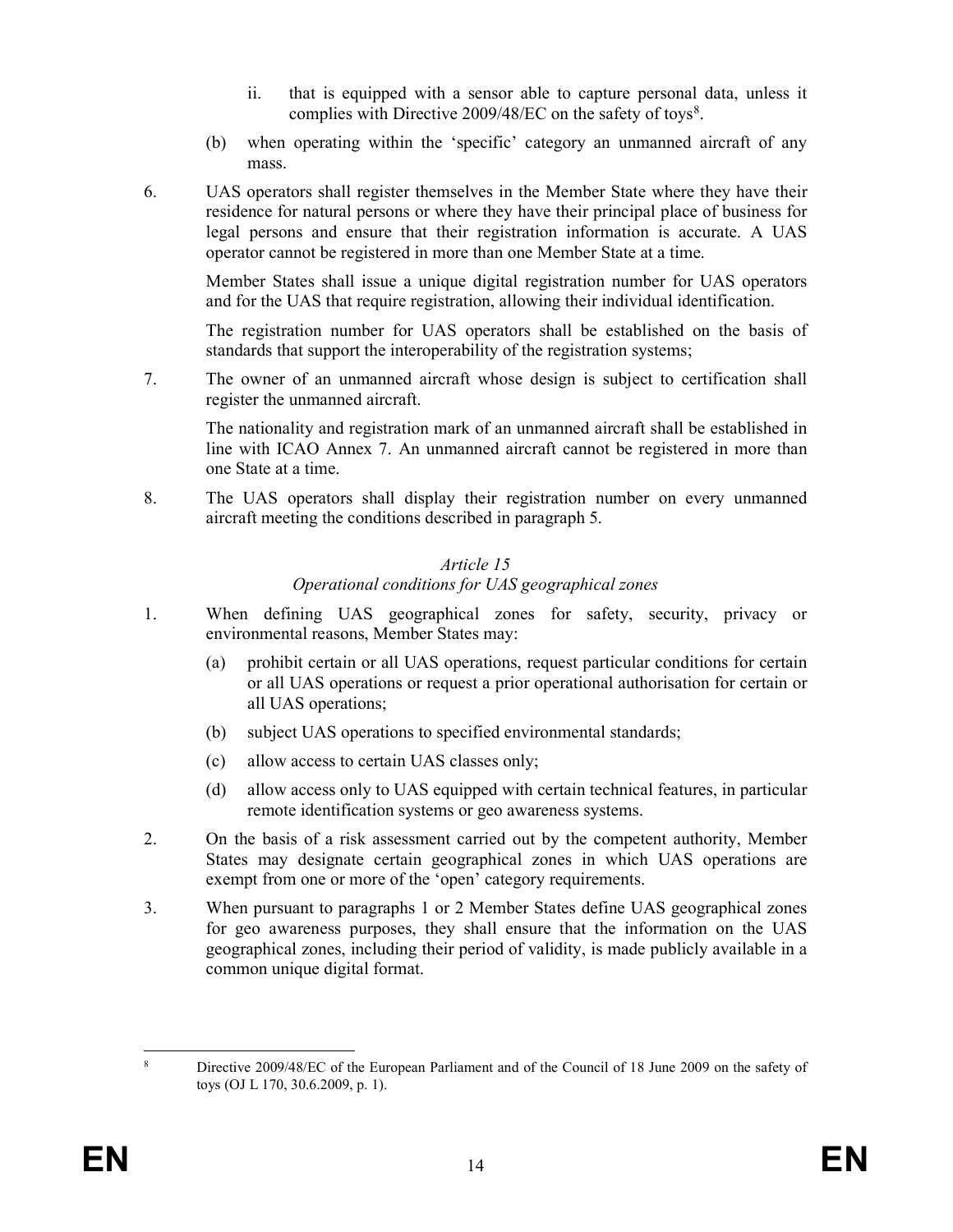### UAS operations in the framework of model aircraft clubs and associations

- 1. Upon request by a model aircraft club or association, the competent authority may issue an authorisation for UAS operations in the framework of model aircraft clubs and associations.
- 2. The authorisation referred to in paragraph 1 shall be issued in accordance with any of the following:
	- (a) relevant national rules;
	- (b) established procedures, organisational structure and management system of the model aircraft club or association, ensuring that:
		- i. remote pilots operating in the framework of model aircraft clubs or associations are informed of the conditions and limitations defined in the authorisation issued by the competent authority;
		- ii. remote pilots operating in the framework of model aircraft clubs or associations are assisted in achieving the minimum competency required to operate the UAS safely and in accordance with the conditions and limitations defined in the authorisation;
		- iii. the model aircraft club or association takes appropriate action when informed that a remote pilot operating in the framework of model aircraft clubs or associations does not comply with the conditions and limitations defined in the authorisation, and, if necessary, inform the competent authority;
		- iv. the model aircraft club or association provides, upon request from the competent authority, documentation required for oversight and monitoring purposes.
- 3. The authorisation referred to in paragraph 1 shall specify the conditions under which operations in the framework of the model aircraft clubs or associations may be conducted and shall be limited to the territory of the Member State in which it is issued.
- 4. Member States may enable model aircraft clubs and associations to register their members into the registration systems established in accordance with Article 14 on their behalf. If this is not the case, the members of model aircraft clubs and associations shall register themselves in accordance with Article 14.

## Article 17

### Designation of the competent authority

- 1. Each Member State shall designate one or more entities as the competent authority for the tasks referred to in Article 18.
- 2. Where a Member State designates more than one entity as a competent authority it shall:
	- (a) clearly define the areas of competence of each competent authority in terms of responsibilities;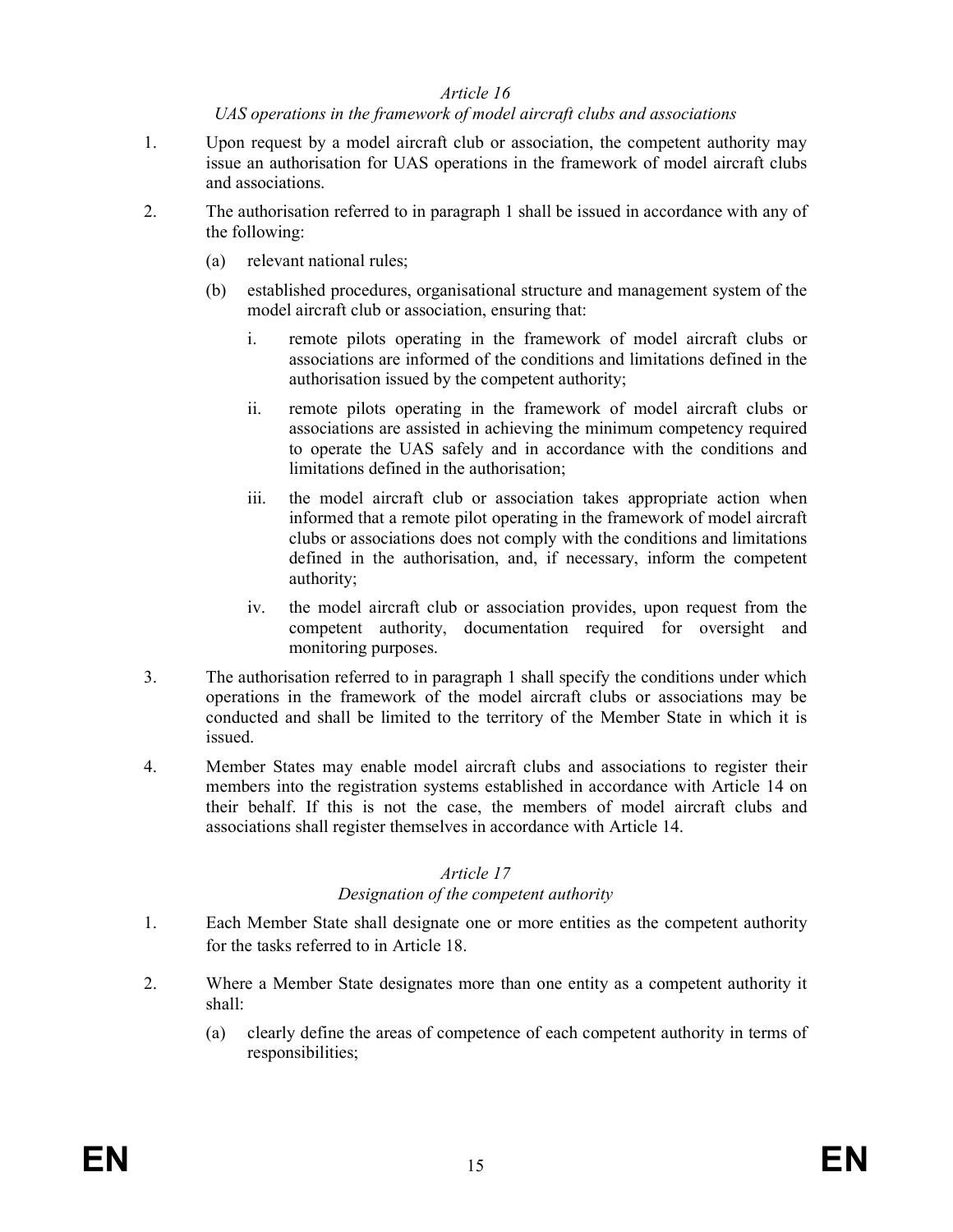(b) establish appropriate coordination mechanism between those entities to ensure the effective oversight of all organisations and persons subject to this Regulation.

## Article 18 Tasks of the competent authority

The competent authority shall be responsible for:

- (a) enforcing this Regulation;
- (b) issuing, suspending or revoking certificates of UAS operators and licenses of remote pilots operating within the 'certified' category of UAS operations;
- (c) issuing remote pilots with a proof of completion of an online theoretical knowledge examination according to points UAS.OPEN.020 and UAS.OPEN.040 of the Annex and issuing, amending, suspending, limiting or revoking certificates of competency of remote pilots according to point UAS.OPEN.030 of the Annex;
- (d) issuing, amending, suspending, limiting or revoking operational authorisations and LUCs and verifying completeness of declarations, which are required to carry out UAS operations in the 'specific' category of UAS operations;
- (e) keeping documents, records and reports concerning UAS operational authorisations, declarations, certificates of competency of the remote pilots and LUCs;
- (f) making available in a common unique digital format information on UAS geographical zones identified by the Member States and established within the national airspace of its State;
- (g) issuing a confirmation of receipt and completeness in accordance with Article 12(5)(b) or a confirmation in accordance with paragraph 2 of Article 13;
- (h) developing a risk-based oversight system for:
	- i. UAS operators that have submitted a declaration or hold an operational authorisation or an LUC;
	- ii. model clubs and associations that hold an authorisation referred to in Article 16;
- (i) for operations other than those in the 'open' category, establishing audit planning based on the risk profile, compliance level and the safety performance of UAS operators who have submitted a declaration, or hold a certificate issued by the competent authority;
- (j) for operations other than those in the 'open' category, carrying out inspections with regard to UAS operators who have submitted a declaration or hold a certificate issued by the competent authority inspecting UAS and ensuring that UAS operators and remote pilots comply with this Regulation;
- (k) implementing a system to detect and examine incidents of non-compliance by UAS operators operating in the 'open' or 'specific' categories and reported in accordance with paragraph 2 of Article 19;
- (l) providing UAS operators with information and guidance that promotes the safety of UAS operations;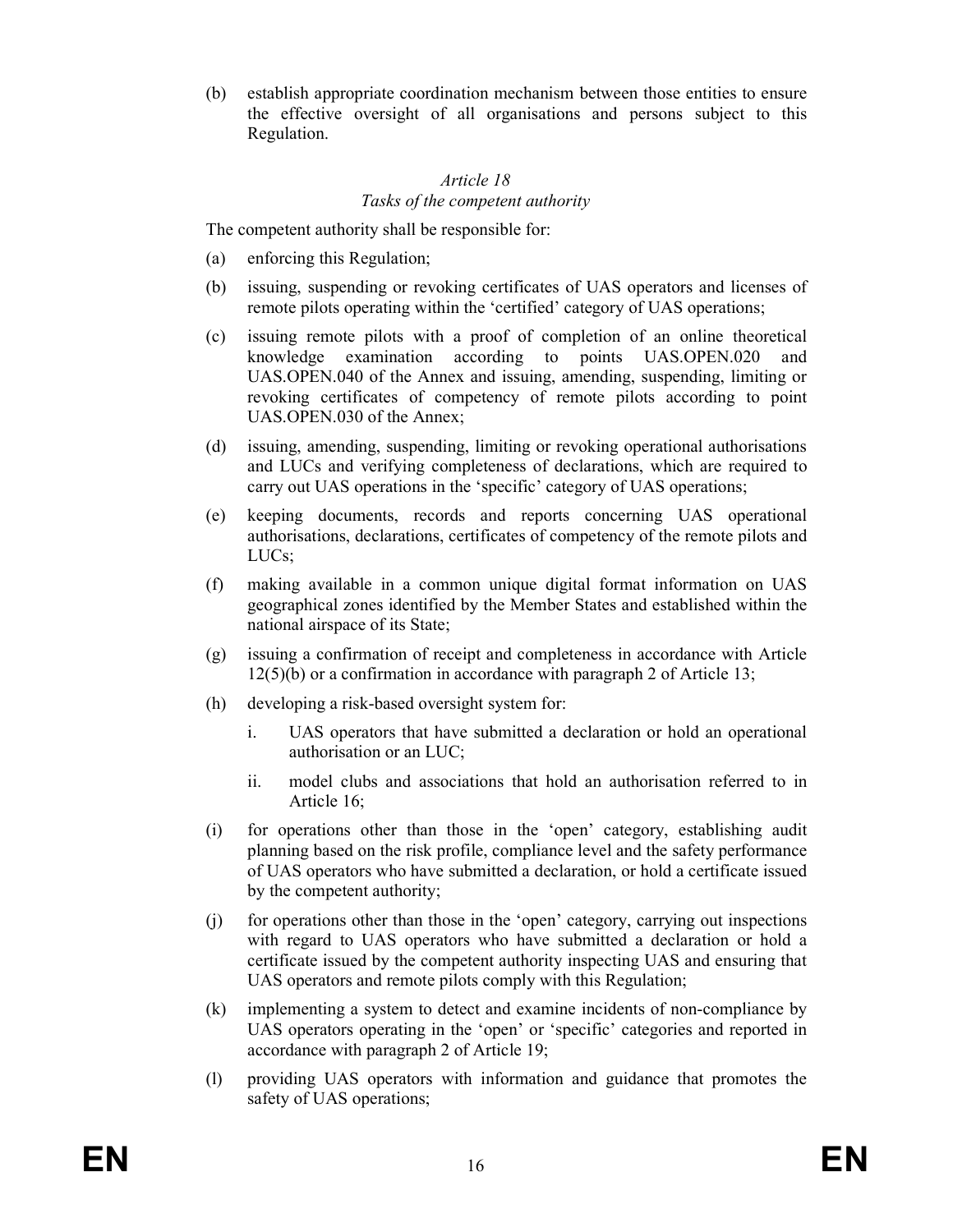(m) establishing and maintaining registration systems for UAS whose design is subject to certification and for UAS operators whose operation may present a risk to safety, security, privacy, and protection of personal data or the environment.

## Article 19

## Safety information

- 1. The competent authorities of the Member States and market surveillance and control authorities referred to in Article 36 of Regulation (EU) …/… [DA] shall cooperate on safety matters and establish procedures for the efficient exchange of safety information.
- 2. Each UAS operator shall report to the competent authority on any safety-related occurrence and exchange information regarding its UAS in compliance with Regulation (EU) No 376/2014 of the European Parliament and of the Council<sup>9</sup>.
- 3. The European Union Aviation Safety Agency ('the Agency') and the competent authorities shall collect, analyse and publish safety information concerning UAS operations in their territory in accordance with Article 119 of Regulation (EU) 2018/1139 and its implementing acts.
- 4. Upon receiving any of the information referred to in paragraphs 1, 2 or 3, the Agency and the competent authority shall take the necessary measures to address any safety issues on the best available evidence and analysis, taking into account interdependencies between the different domains of aviation safety, and between aviation safety, cyber security and other technical domains of aviation regulation.
- 5. Where the competent authority or the Agency takes measures in accordance with paragraph 4, it shall immediately notify all relevant interested parties and organisations that need to comply with those measures in accordance with Regulation (EU) 2018/1139 and its implementing acts.

## Article 20

## Particular provisions concerning the use of certain UAS in the 'open' category

UAS types within the meaning of Decision  $768/2008/EC^{10}$ , which do not comply with Regulation (EU) ........ [DA] and which are not privately-built are allowed to continue to be operated under the following conditions, when they have been placed on the market before  $[...]$  [OP: please insert a date three years after the date of entry into force of Regulation (EU) …/…]:

(a) in subcategory A1 as defined in Part A of the Annex, provided that the unmanned aircraft has a maximum take-off mass of less than 250 g, including its payload;

<sup>–&</sup>lt;br>9 Regulation (EU) No 376/2014 of the European Parliament and of the Council of 3 April 2014 on the reporting, analysis and follow-up of occurrences in civil aviation, amending Regulation (EU) No 996/2010 of the European Parliament and of the Council and repealing Directive 2003/42/EC of the European Parliament and of the Council and Commission Regulations (EC) No 1321/2007 and (EC) No 1330/2007 (OJ L 122, 24.4.2014, p. 18).

<sup>&</sup>lt;sup>10</sup> Decision No 768/2008/EC of the European Parliament and of the Council of 9 July 2008 on a common framework for the marketing of products, and repealing Council Decision 93/465/EEC, (OJ L 218 13.8.2008, p. 82)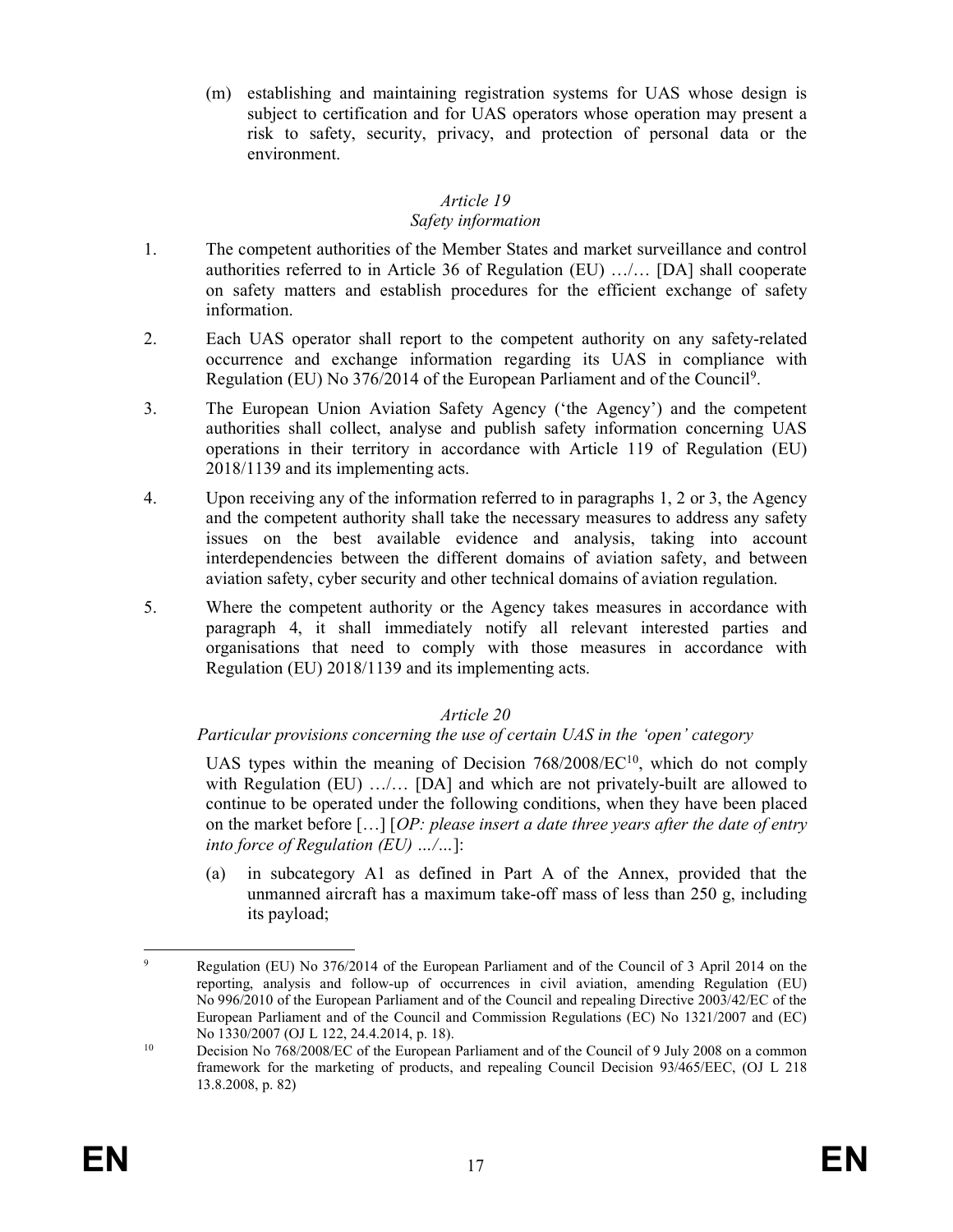(b) in subcategory A3 as defined in Part A of the Annex, provided that the unmanned aircraft has a maximum take-off mass of less than 25 kg, including its fuel and payload.

## Article 21 Adaptation of authorisations, declarations and certificates

- 1. Authorisations granted to UAS operators, certificates of remote pilot competency and declarations made by UAS operators or equivalent documentation, issued on the basis of national law, shall remain valid until [OP: please insert a date two years after the date of entry into force of this Regulation].
- 2. By [OP: please insert a date two years after the date of entry into force of this Regulation] Member States shall convert their existing certificates of remote pilot competency and their UAS operator authorisations or declarations, or equivalent documentation, including those issued during until that date, in accordance with this Regulation.
- 3. Without prejudice to Article 14, UAS operations conducted in the framework of model aircraft clubs and associations shall be allowed to continue in accordance with relevant national rules and without an authorisation in accordance with Article 16 until  $[OP: please insert a date three years after the date of entry into force of this$ Regulation].

## Article 22

## Transitional provisions

Without prejudice to Article 20, the use of UAS in the 'open' category which do not comply with the requirements of Parts 1 to 5 of the Annex to Regulation (EU) …/... [DA] shall be allowed for a transitional period of two years starting one year after the date of entry into force of this Regulation, subject to the following conditions:

- (a) unmanned aircraft with a maximum take-off mass of less than 500 g are operated within the operational requirements set out in points UAS.OPEN.020(1) of Part A of the Annex by a remote pilot having competency level defined by the Member State concerned;
- (b) unmanned aircraft with a maximum take-off mass of less than 2 kg is operated by keeping a minimum horizontal distance of 50 meters from people and the remote pilots have a competency level at least equivalent to the one set out in point UAS.OPEN.030(2) of Part A of the Annex;
- (c) unmanned aircraft with a maximum take-off mass of more than 2 kg and less than 25kg is operated within the operational requirements set out in point UAS.OPEN.040(1) and (2) and the remote pilots have a competency level at least equivalent to the one set out in point UAS.OPEN.020(4)(b) of Part A of the Annex.

# Article 23 Entry into force and application

1. This Regulation shall enter into force on the twentieth day following that of its publication in the Official Journal of the European Union.